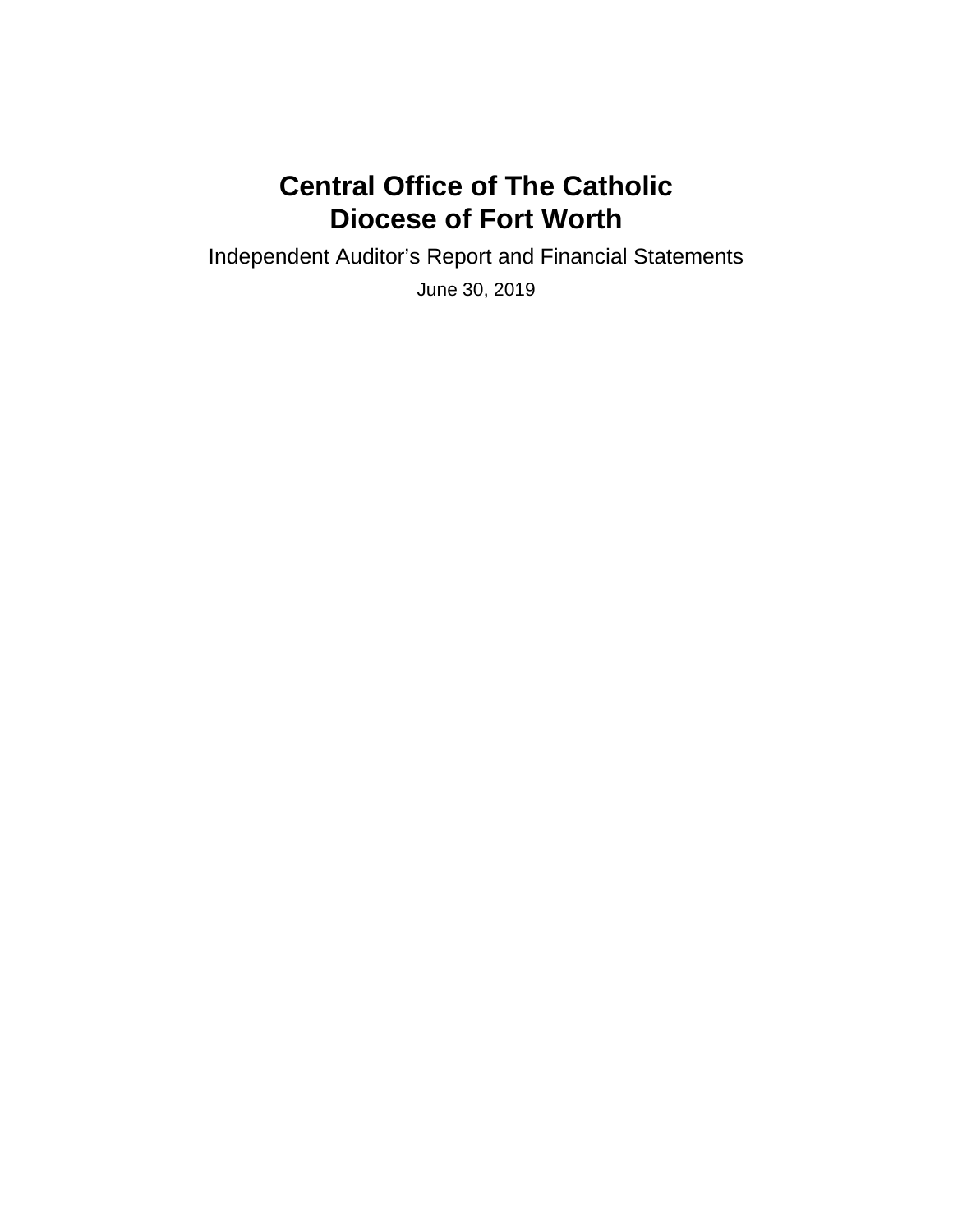June 30, 2019

## **Contents**

| <b>Financial Statements</b> |  |
|-----------------------------|--|
|                             |  |
|                             |  |
|                             |  |
|                             |  |
|                             |  |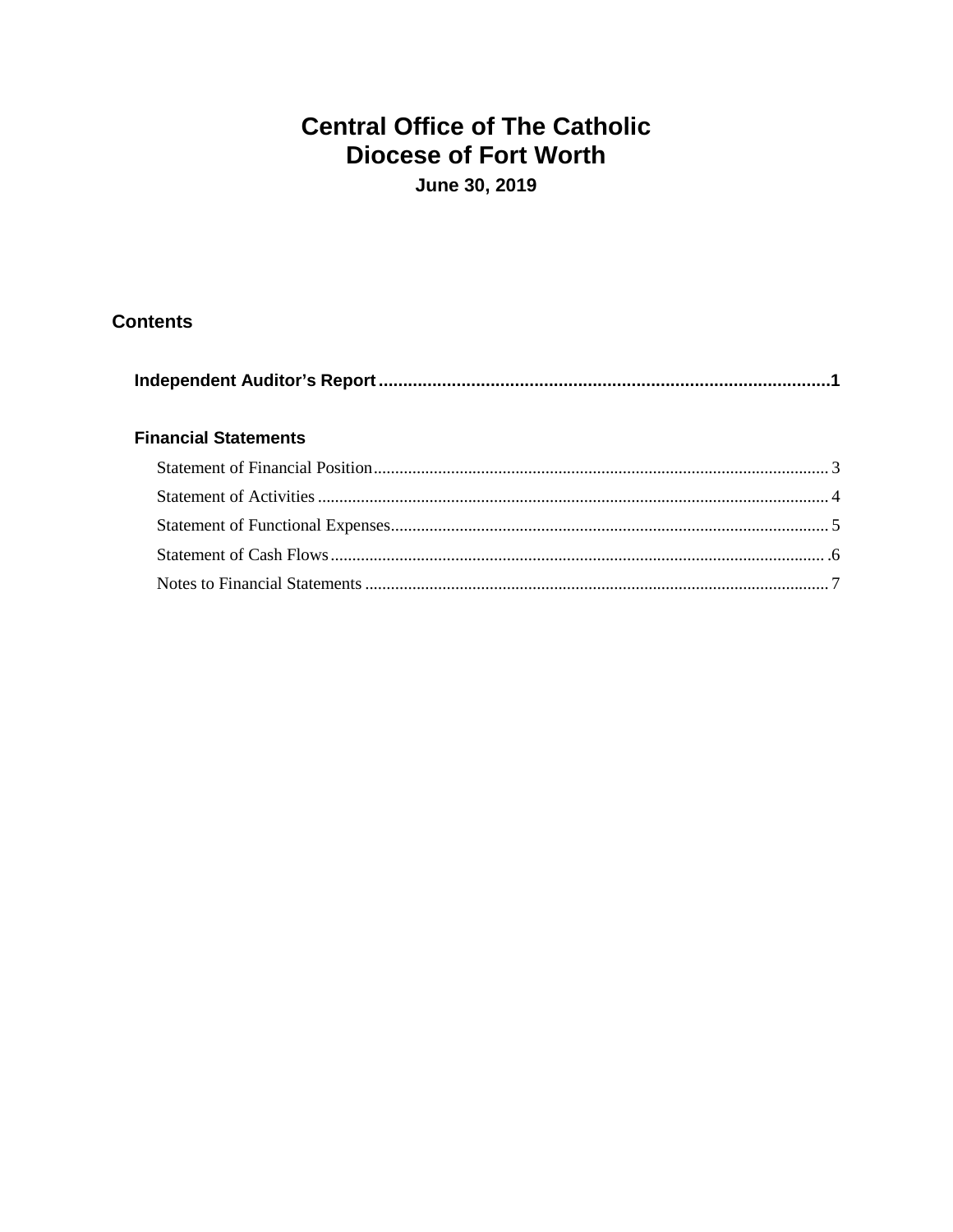

### **Independent Auditor's Report**

Most Reverend Michael F. Olson Central Office of the Catholic Diocese of Fort Worth Fort Worth, Texas

We have audited the accompanying financial statements of Central Office of the Catholic Diocese of Fort Worth (the "Central Office"), which comprise the statement of financial position as of June 30, 2019, and the related statements of activities, functional expenses and cash flows for the year then ended, and the related notes to the financial statements.

#### *Management's Responsibility for the Financial Statements*

Management is responsible for the preparation and fair presentation of these financial statements in accordance with accounting principles generally accepted in the United States of America; this includes the design, implementation and maintenance of internal control relevant to the preparation and fair presentation of financial statements that are free from material misstatement, whether due to fraud or error.

#### *Auditor's Responsibility*

Our responsibility is to express an opinion on these financial statements based on our audit. We conducted our audit in accordance with auditing standards generally accepted in the United States of America. Those standards require that we plan and perform the audit to obtain reasonable assurance about whether the financial statements are free from material misstatement.

An audit involves performing procedures to obtain audit evidence about the amounts and disclosures in the financial statements. The procedures selected depend on the auditor's judgment, including the assessment of the risks of material misstatement of the financial statements, whether due to fraud or error. In making those risk assessments, the auditor considers internal control relevant to the entity's preparation and fair presentation of the financial statements in order to design audit procedures that are appropriate in the circumstances, but not for the purpose of expressing an opinion on the effectiveness of the entity's internal control. Accordingly, we express no such opinion. An audit also includes evaluating the appropriateness of accounting policies used and the reasonableness of significant accounting estimates made by management, as well as evaluating the overall presentation of the financial statements.

We believe that the audit evidence we have obtained is sufficient and appropriate to provide a basis for our audit opinion.

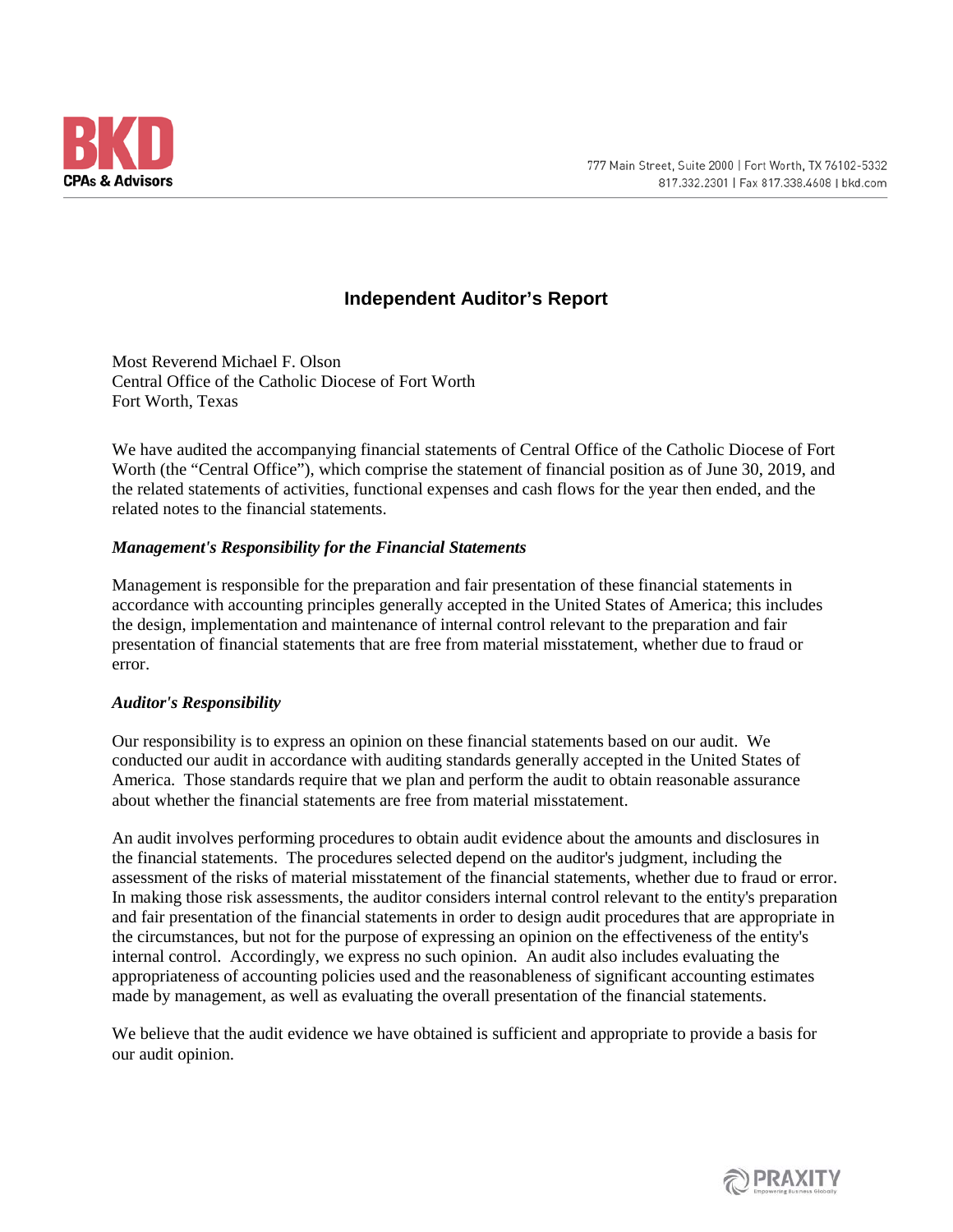Most Reverend Michael F. Olson Central Office of the Catholic Diocese of Fort Worth Page 2

#### *Opinion*

In our opinion, the financial statements referred to above present fairly, in all material respects, the financial position of the Central Office, as of June 30, 2019, and the changes in its net assets and its cash flows for the year then ended in accordance with accounting principles generally accepted in the United States of America.

#### *Emphasis of Matter*

As described in *Note 2* to the financial statements, in 2019, the Central Office adopted Accounting Standards Update 2016-14, *Not-for-Profit Entities (Topic 958): Presentation of Financial Statements of Not-for-Profit Entities*. Our opinion is not modified with respect to this matter.

**BKD,LLP** 

Fort Worth, Texas February 27, 2020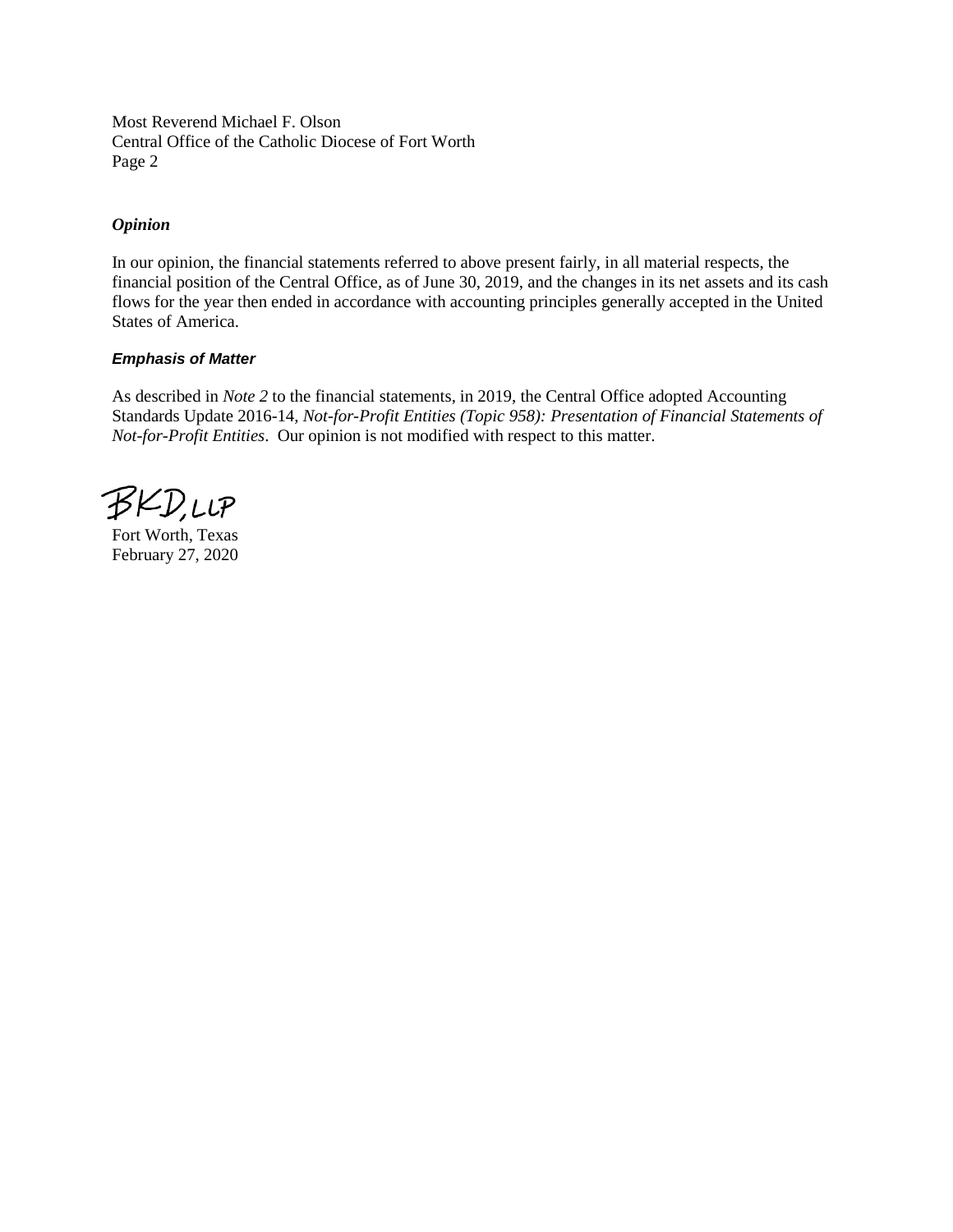## **Statement of Financial Position June 30, 2019**

#### **Assets**

| Cash                                       | \$<br>25,418,642  |
|--------------------------------------------|-------------------|
| Accounts receivable - affiliates, net      | 2,943,900         |
| Accrued interest receivable                | 1,397,480         |
| Other assets                               | 560,359           |
| Loans receivable - affiliates, net         | 53,840,494        |
| Investments                                | 3,489,790         |
| Property held for future parish/school use | 15,380,719        |
| Property and equipment, net                | 7,319,531         |
| Total assets                               | \$<br>110,350,915 |
| <b>Liabilities and Net Assets</b>          |                   |
| <b>Liabilities</b>                         |                   |
| Accounts payable                           | \$<br>2,241,128   |
| Accrued expenses                           | 877,005           |
| Claims liability                           | 867,830           |
| Funds held for others                      | 1,419,631         |
| Deposits payable - affiliates              | 57,504,187        |
| Notes payable                              | 26,521,264        |
| <b>Total liabilities</b>                   | 89,431,045        |
| Net Assets                                 |                   |
| Without donor restrictions                 | 18,865,741        |
| With donor restrictions                    |                   |
| Programs                                   | 2,054,129         |
| Total net assets                           | 20,919,870        |
| Total liabilities and net assets           | \$<br>110,350,915 |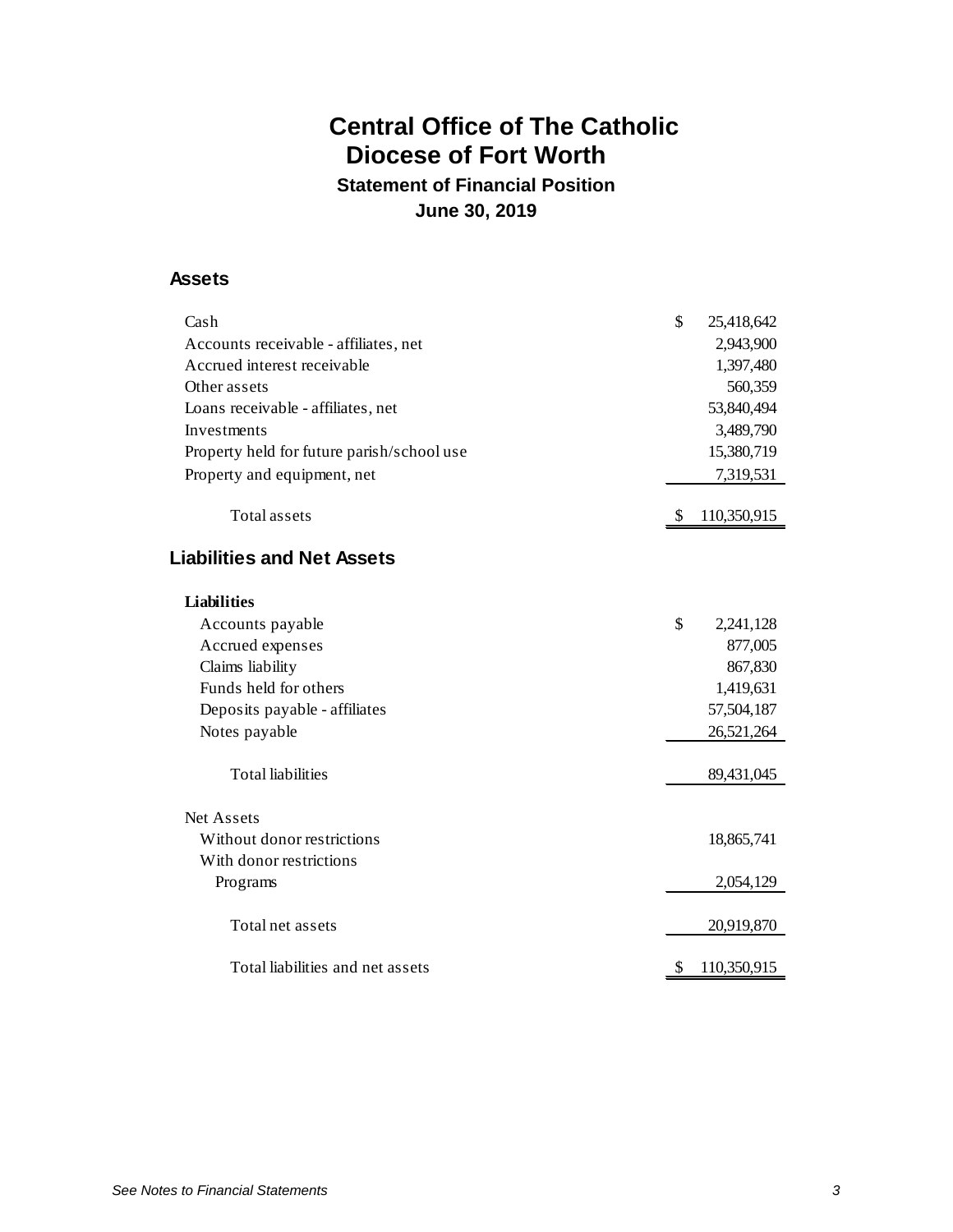**Statement of Activities Year Ended June 30, 2019**

|                                                 | <b>Without Donor</b> | With Donor          |                  |
|-------------------------------------------------|----------------------|---------------------|------------------|
|                                                 | <b>Restrictions</b>  | <b>Restrictions</b> | <b>Total</b>     |
| <b>Revenue and Other Support</b>                |                      |                     |                  |
| Contributions                                   | \$<br>556,823        | \$<br>2,278,862     | \$<br>2,835,685  |
| Diocesan assessments                            | 8,870,702            |                     | 8,870,702        |
| Program and service fees                        | 4,720,095            |                     | 4,720,095        |
| Investment income                               | 247,878              |                     | 247,878          |
| Net realized and unrealized gain on investments | 11,238               | 831                 | 12,069           |
| Interest on loans receivable - affiliates       | 831,847              |                     | 831,847          |
| Gain on sale of assets                          | 192,873              |                     | 192,873          |
| Other                                           | 448,953              |                     | 448,953          |
| Net assets released from restrictions           | 2,211,733            | (2,211,733)         |                  |
| Total revenue and other support                 | 18,092,142           | 67,960              | 18,160,102       |
| <b>Expenses</b>                                 |                      |                     |                  |
| Program services                                |                      |                     |                  |
| Education and formation                         | 2,104,911            |                     | 2,104,911        |
| Pastoral services                               | 4,486,127            |                     | 4,486,127        |
| Communication                                   | 970,623              |                     | 970,623          |
| Administrative support services                 | 9,760,321            |                     | 9,760,321        |
| Total expenses                                  | 17,321,982           |                     | 17,321,982       |
| <b>Change in Net Assets</b>                     | 770,160              | 67,960              | 838,120          |
| <b>Net Assets, Beginning of Year</b>            | 18,095,581           | 1,986,169           | 20,081,750       |
| Net Assets, End of Year                         | \$<br>18,865,741     | \$<br>2,054,129     | 20,919,870<br>\$ |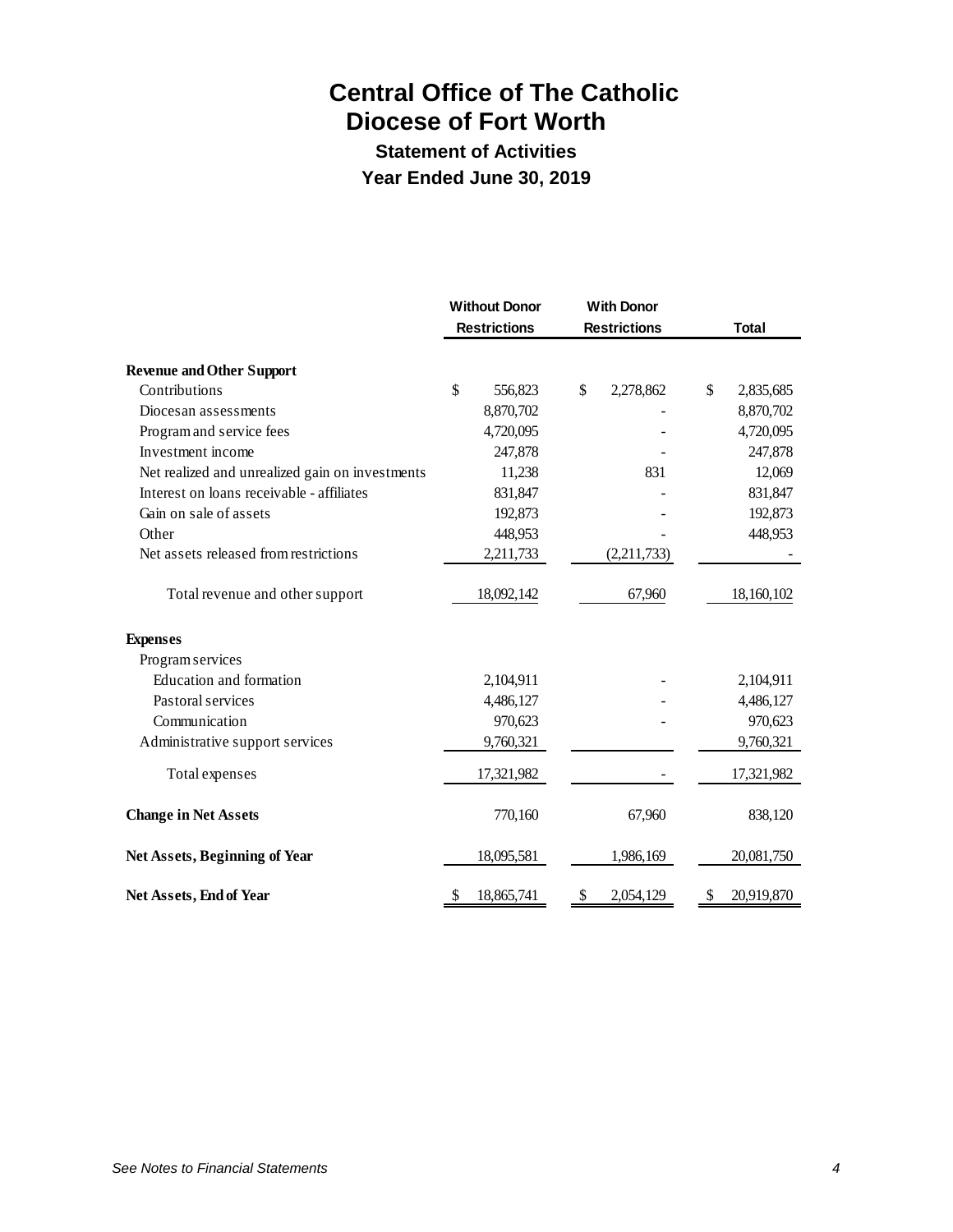**Statement of Functional Expenses**

### **Year Ended June 30, 2019**

|                                    | <b>Program Services</b> |                      |              |                 |    |                       |                         |              |              |                                               |                  |
|------------------------------------|-------------------------|----------------------|--------------|-----------------|----|-----------------------|-------------------------|--------------|--------------|-----------------------------------------------|------------------|
|                                    |                         | <b>Education and</b> |              | <b>Pastoral</b> |    |                       | <b>Program Services</b> |              |              | Administrative and<br><b>Support Services</b> | <b>Total</b>     |
|                                    |                         | <b>Formation</b>     |              | <b>Services</b> |    | <b>Communications</b> |                         | <b>Total</b> |              | <b>Total</b>                                  |                  |
|                                    |                         | 937,477              | $\mathbb{S}$ |                 | \$ | 339,893               | $\mathbb{S}$            |              | $\mathbb{S}$ |                                               | 5,081,395        |
| Salaries and wages                 | \$                      |                      |              | 1,236,183       |    |                       |                         | 2,513,553    |              | 2,567,842                                     | \$               |
| Payroll taxes                      |                         | 63,063               |              | 82,761          |    | 23,722                |                         | 169,546      |              | 200,069                                       | 369,615          |
| Benefits, education & allowances   |                         | 422,125              |              | 556,540         |    | 153,233               |                         | 1,131,898    |              | 1,266,882                                     | 2,398,780        |
| Insurance                          |                         | 8,084                |              | 87,241          |    |                       |                         | 95,325       |              | 1,901,197                                     | 1,996,522        |
| Services and professional fees     |                         | 40,816               |              | 447,538         |    | 137,604               |                         | 625,958      |              | 1,348,888                                     | 1,974,846        |
| Other program services             |                         | 282,508              |              | 444,710         |    | 10,570                |                         | 737,788      |              | 264,113                                       | 1,001,901        |
| Interest                           |                         |                      |              |                 |    |                       |                         |              |              | 806,802                                       | 806,802          |
| Systems and software               |                         | 30                   |              | 15,158          |    | 23,956                |                         | 39,144       |              | 623,208                                       | 662,352          |
| Staff development and recognition  |                         | 12,133               |              | 525,300         |    | 1,459                 |                         | 538,892      |              | 17,726                                        | 556,618          |
| Rent and utilities                 |                         | 113,001              |              | 17,812          |    | 41,665                |                         | 172,478      |              | 110,046                                       | 282,524          |
| Third-party assessments            |                         |                      |              | 270,148         |    |                       |                         | 270,148      |              |                                               | 270,148          |
| Membership, dues and subscriptions |                         | 5,971                |              | 10,218          |    | 140,398               |                         | 156,587      |              | 6,007                                         | 162,594          |
| Meetings and seminars              |                         | 40,075               |              | 75,908          |    | 515                   |                         | 116,498      |              | 38,752                                        | 155,250          |
| Program materials                  |                         | 54,168               |              | 70,209          |    |                       |                         | 124,377      |              | 18,581                                        | 142,958          |
| Repairs and maintenance            |                         | 24,456               |              | 4,970           |    |                       |                         | 29,426       |              | 113,318                                       | 142,744          |
| Travel                             |                         | 27,957               |              | 68,920          |    | 2,715                 |                         | 99,592       |              | 42,441                                        | 142,033          |
| Postage                            |                         | 2,358                |              | 13,829          |    | 75,335                |                         | 91,522       |              | 15,120                                        | 106,642          |
| Events and activities              |                         | 6,584                |              | 12,143          |    |                       |                         | 18,727       |              | 43,172                                        | 61,899           |
| Printing and copying               |                         | 10,071               |              | 20,522          |    | 1,803                 |                         | 32,396       |              | 23,676                                        | 56,072           |
| Supplies                           |                         | 14,260               |              | 9,877           |    | 4,489                 |                         | 28,626       |              | 23,853                                        | 52,479           |
| Licenses and fees                  |                         | 280                  |              | 875             |    | 31                    |                         | 1,186        |              | 17,212                                        | 18,398           |
| Property taxes                     |                         | 357                  |              |                 |    |                       |                         | 357          |              | 15,371                                        | 15,728           |
| Bank fees                          |                         | 6,510                |              | 171             |    |                       |                         | 6,681        |              | 7,297                                         | 13,978           |
| Advertising and promotion          |                         | 1,750                |              |                 |    | 2,283                 |                         | 4,033        |              | 2,003                                         | 6,036            |
| Other                              |                         | 7,013                |              | 14,557          |    |                       |                         | 21,570       |              | 12,984                                        | 34,554           |
| Grants                             |                         | 4,295                |              | 475,941         |    |                       |                         | 480,236      |              | 25,384                                        | 505,620          |
| Depreciation                       |                         | 19,569               |              | 24,596          |    | 10,952                |                         | 55,117       |              | 248,377                                       | 303,494          |
|                                    | $\mathbb{S}$            | 2,104,911            | \$           | 4,486,127       | \$ | 970,623               | \$                      | 7,561,661    | $\mathbb{S}$ | 9,760,321                                     | \$<br>17,321,982 |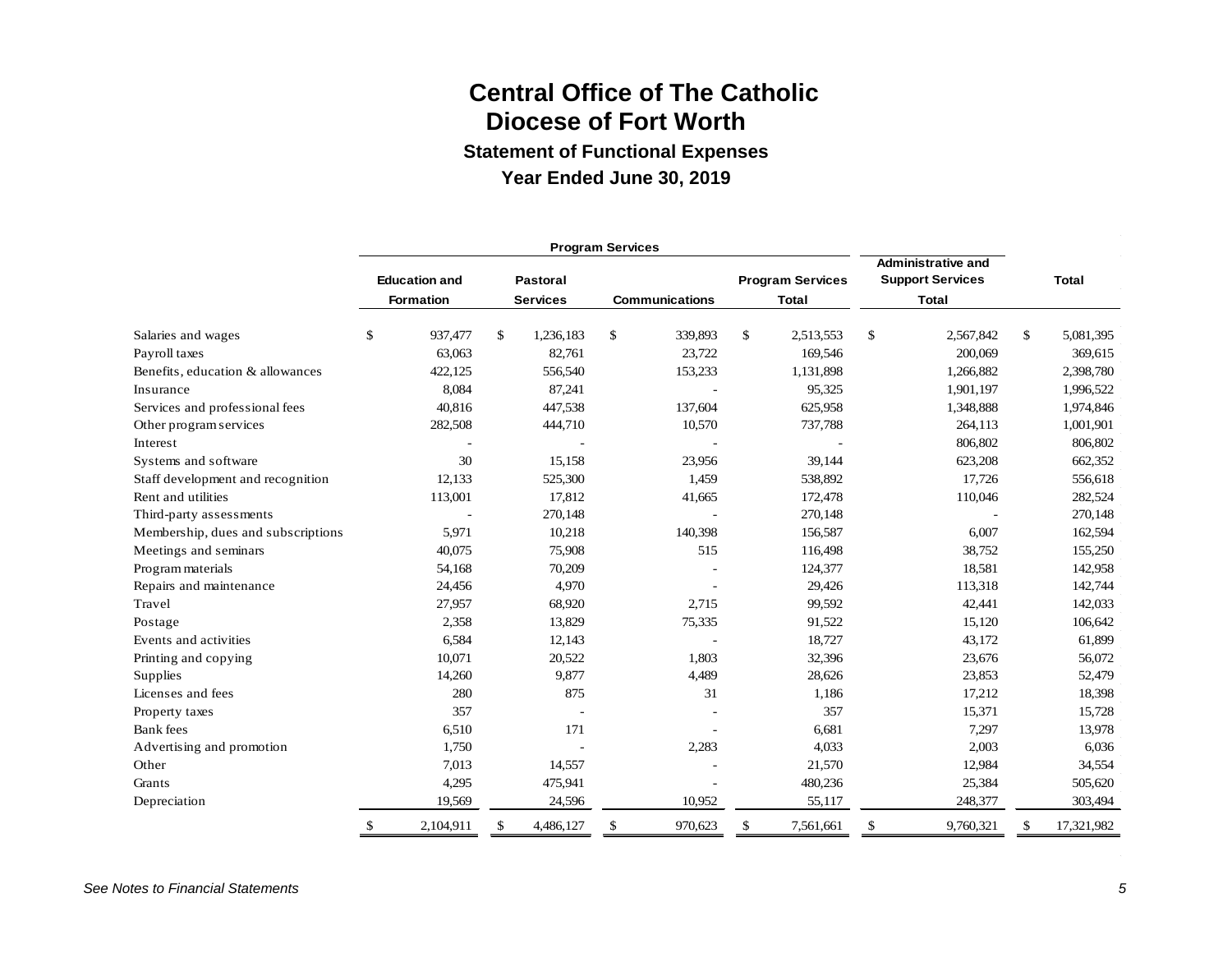**Statement of Cash Flows**

**Year Ended June 30, 2019**

| <b>Operating Activities</b>                                      |    |              |
|------------------------------------------------------------------|----|--------------|
| Change in net assets                                             | \$ | 838,120      |
| Items not requiring (providing) operating activities cash flows: |    |              |
| Net realized and unrealized gain on investments                  |    | (12,069)     |
| Depreciation                                                     |    | 303,494      |
| Gain on sale of assets                                           |    | (192, 873)   |
| Change in operating assets and liabilities:                      |    |              |
| Accounts receivable - affiliates                                 |    | 315,387      |
| Accrued interest receivable                                      |    | (226, 493)   |
| Due from affiliates                                              |    | 71,875       |
| Other assets                                                     |    | 58,420       |
| Accounts payable                                                 |    | (460, 418)   |
| Accrued expenses                                                 |    | (330,957)    |
| Claims liability                                                 |    | (359,960)    |
| Funds held for others                                            |    | 457,286      |
| Net cash provided by operating activities                        |    | 461,812      |
| <b>Investing Activities</b>                                      |    |              |
| Payments on loans receivable - affiliates                        |    | 10,524,581   |
| Advances on loans receivable - affiliates                        |    | (13,721,889) |
| Increase in cash surrender value of life insurance               |    | 3,311        |
| Proceeds from sale of investments                                |    | 2,075,165    |
| Purchase of investments                                          |    | (2,115,855)  |
| Proceeds on sale of property held for future parish/school use   |    | 433,491      |
| Purchase of property held for future parish/school use           |    | (2,106,369)  |
| Proceeds on sale of property and equipment                       |    | 385,474      |
| Purchase of property and equipment                               |    | (576, 792)   |
| Net cash provided by investing activities                        |    | (5,098,883)  |
| <b>Financing Activities</b>                                      |    |              |
| Cash paid on deposits payable - affiliates                       |    | (30,887,553) |
| Cash received for deposits payable - affiliates                  |    | 38,915,780   |
| Repayment of notes payable                                       |    | (1,527,014)  |
| Net cash provided by financing activities                        |    | 6,501,213    |
| <b>Net Change in Cash</b>                                        |    | 1,864,142    |
| <b>Cash, Beginning of Year</b>                                   |    | 23,554,500   |
| Cash, End of Year                                                | S  | 25,418,642   |
| <b>Supplemental Disclosure of Cash Flow Information:</b>         |    |              |
| Cash paid for interest on deposits payable                       | \$ | 806,802      |
| Cash paid for interest on note payable                           | \$ | 966,343      |
| Transfer of property held for future parish to a note receivable | \$ | 1,508,143    |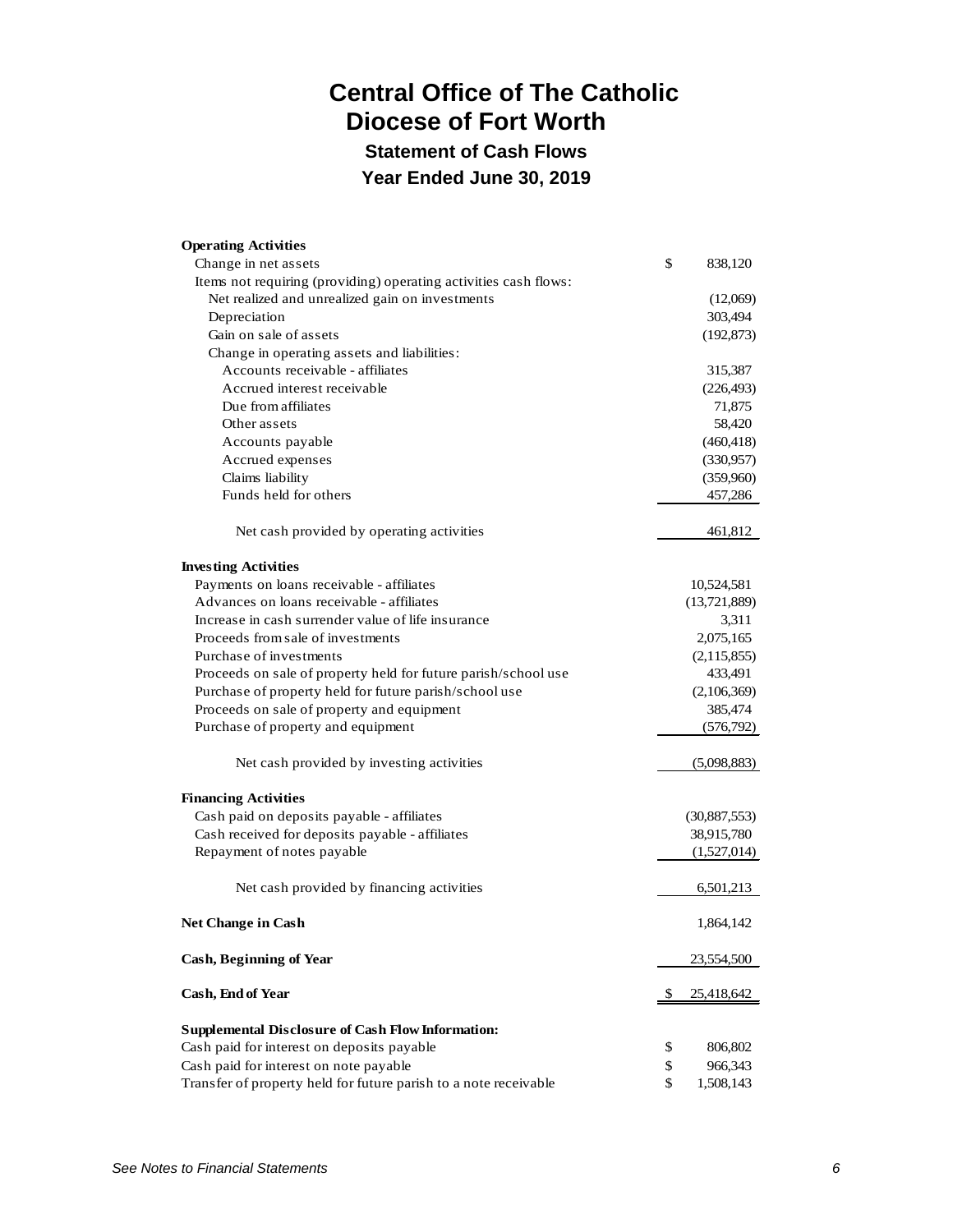**June 30, 2019**

#### **Note 1: Nature of Operations and Summary of Significant Accounting Policies**

#### *Nature of Operations*

The Central Office of the Catholic Diocese of Fort Worth (the "Central Office") provides certain administrative functions for the Catholic Diocese of Fort Worth (the "Diocese"). Included in these financial statements are the assets, liabilities, net assets, and financial activities of certain program offices and departments of the Diocese that are fiscally responsible to the Bishop. The accompanying financial statements exclude the assets, liabilities, net assets, and financial activities of the individual parishes, schools, Catholic Diocese of Fort Worth Advancement Foundation, and various Diocesan employee benefit plans that operate within the Diocese. Each of these affiliated entities, although ultimately responsible to the Bishop, is an operating entity distinct from the Central Office, maintains separate financial records, and carries on its own services and programs. In addition, various religious orders, lay societies, and religious organizations that operate within the Diocese, which are not fiscally responsible to the Bishop, have been excluded from the accompanying financial statements.

#### *Description of Programs*

The programs and administrative support services of the Central Office consist of:

- Education and Formation Education continues to flourish in the parishes, schools, and education centers in all corners of the Diocese. Supporting these programs are the various education and formation departments of the Central Office. They include: Adult Formation; Catholic Schools Office; Children, Youth, and Young Adult Ministries; Seminarian Training; Deacon Formation; Vocations; Continuing Education for Clergy; Lay Ministry Training; and many others.
- Pastoral Services Care of the whole family and each of its members continues to be a focus of the programs of the Central Office. These include: activities pertaining to Family Life; Chaplaincies for the Sick and Imprisoned; Care of Elderly and Infirm Priests; Peace and Justice Outreach; and others.
- Communication The vehicles used to communicate with the people of the Diocese are newspaper and an internet web page. The North Texas Catholic bi-monthly newspaper continues to be the vital link to keep Catholics throughout the Diocese informed.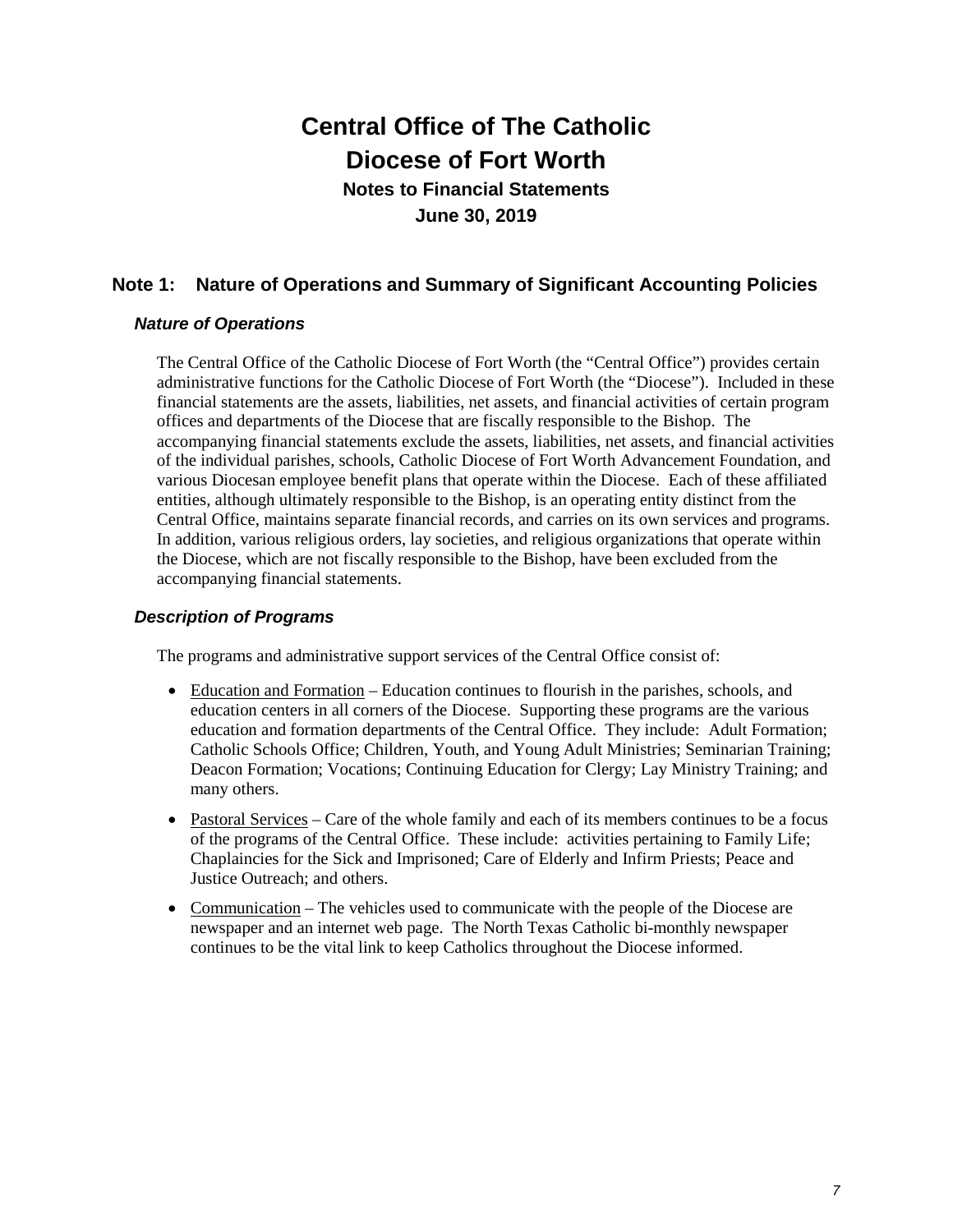• Administrative Support Services – The effectiveness of the ministries that are supported through the Central Office is dependent on the proper stewardship of the gifts of the thousands of Catholics throughout the Diocese. Administrative support of the Central Office and parishes, schools, and agencies is a very important part of the life of the Central Office. The support provided through departments such as Human Resources, Stewardship and Development, Planning, Fiscal Management, and Tribunal, as well as insurance programs, employee benefits, and many others enable the ministries and programs to touch and change the lives of Catholics throughout the Diocese.

#### *Use of Estimates*

The preparation of financial statements in conformity with accounting principles generally accepted in the United States of America requires management to make estimates and assumptions that affect the reported amounts of assets and liabilities and disclosure of contingent assets and liabilities at the date of the financial statements and the reported amounts of revenues, expenses gains, losses and other changes in net assets during the reporting period. Actual results could differ from those estimates.

#### *Cash and Cash Equivalents*

The Central Office considers all liquid investments with original maturities of three months or less to be cash equivalents. At June 30, 2019, the Central Office did not have any assets that met this definition.

The Central Office's cash accounts exceeded federally insured limits by approximately \$25,800,000 for the year ended June 30, 2019.

#### *Investments and Net Investment Return*

Investments in equity securities having a readily determinable fair value, and in all debt, securities are carried at fair value on the statement of financial position. Investment returns include dividend, interest and other investment income; realized and unrealized gains and losses on investments carried at fair value; and realized gains and losses on other investments, less external investment expenses.

Investment return that is initially restricted by donor stipulation and for which the restriction will be satisfied in the same year is recorded as revenue with donor restrictions and then released from restrictions. Other investment return is reflected in the statement of activities with or without donor restrictions based upon the existence and nature of any donor or legally imposed restrictions.

The Central Office maintains pooled investment accounts. Investment income and realized and unrealized gains and losses from securities in the pooled investment accounts are allocated monthly to the individual accounts based on the relationship of the fair value of the interest of each account to the total fair value of the pooled investments accounts, as adjusted for additions to or deductions from those accounts.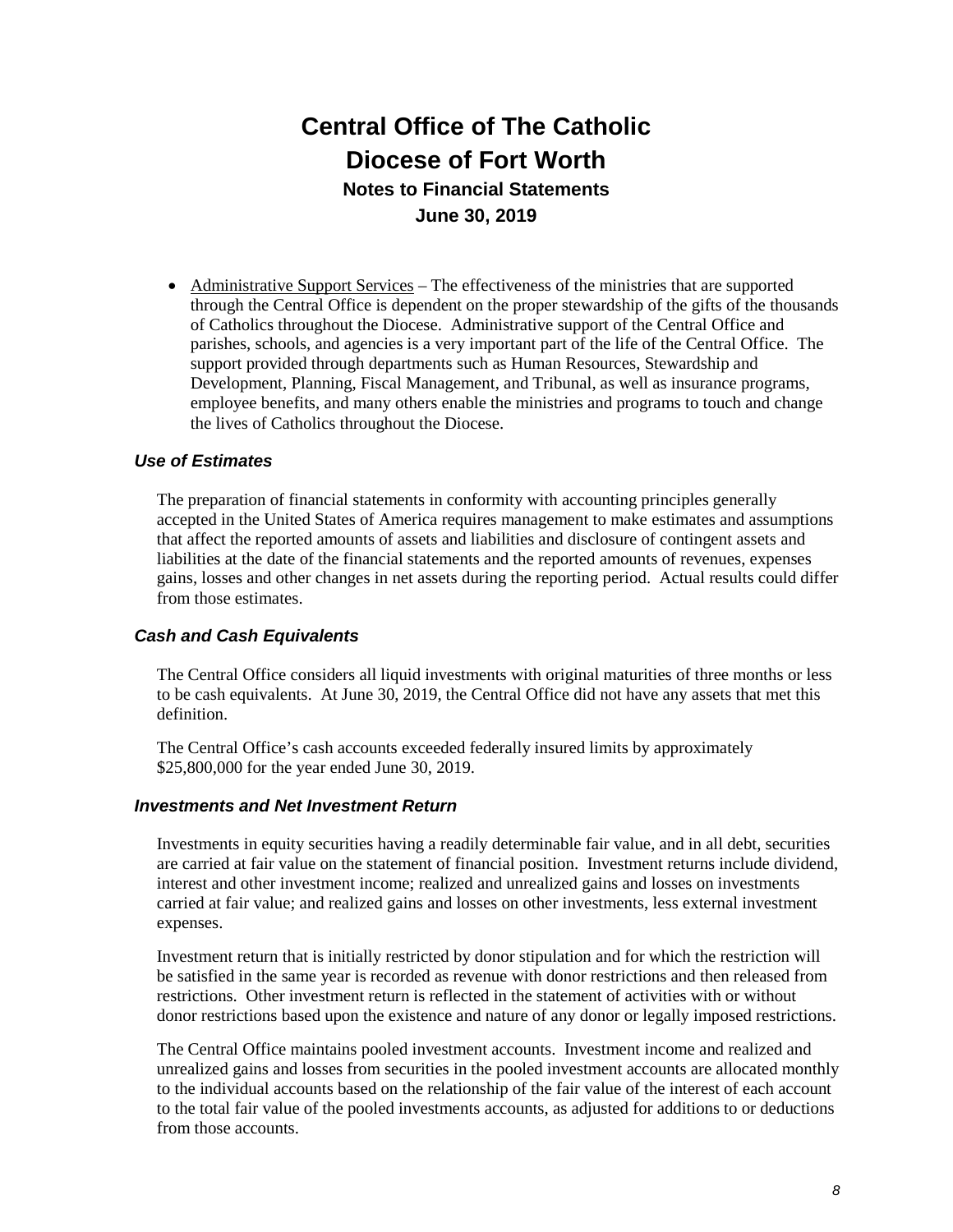#### **June 30, 2019**

#### *Accounts and Loans Receivable - Affiliates*

Accounts and loans receivable are due almost exclusively from affiliates of the Central Office including parishes and schools. The Central Office does not extend credit unless management is reasonably certain the related amount will be repaid. The Central Office charges up to 4.5% interest on some of its outstanding note receivables. Management periodically evaluates the related receivables and only records a reserve for uncollectability if ultimate collection appears doubtful. Account write-offs are posted against the allowance for doubtful accounts, and an expense is recorded only when the allowance is not sufficient to absorb a related write-off.

#### *Property Held for Future Parish/School Use*

Property held for future parish/school use is recorded at cost and consists of property purchased by the Central Office that will be used by parishes and schools within the Diocese in the future. This property is typically purchased at cost from the Central Office by the parish or school. During 2019, property with a cost of approximately \$1,940,000 was sold or granted to related parishes and schools.

#### *Property and Equipment*

Property and equipment acquisitions over \$500 are stated at cost less accumulated depreciation. Depreciation is charged to expense using the straight-line method over the estimated useful life of each asset. Assets under capital lease obligations and leasehold improvements are depreciated over the shorter of the lease term or their respective estimated useful lives.

The estimated useful lives for each major depreciable classification of property and equipment are as follows:

|           | $\bullet$ Buildings                  | 40 years      |
|-----------|--------------------------------------|---------------|
| $\bullet$ | Equipment, furnishings, and vehicles | $3 - 5$ years |

#### *Long-lived Asset Impairment*

Management evaluates the recoverability of the carrying value of long-lived assets whenever events or circumstances indicate the carrying amount may not be recoverable. If a long-lived asset is tested for recoverability and the undiscounted estimated future cash flows expected to result from the use and eventual disposition of the asset is less than the carrying amount of the asset, the asset cost is adjusted to fair value and an impairment loss is recognized as the amount by which the carrying amount of a long-lived asset exceeds it fair value.

No asset impairment was recognized during the year ended June 30, 2019.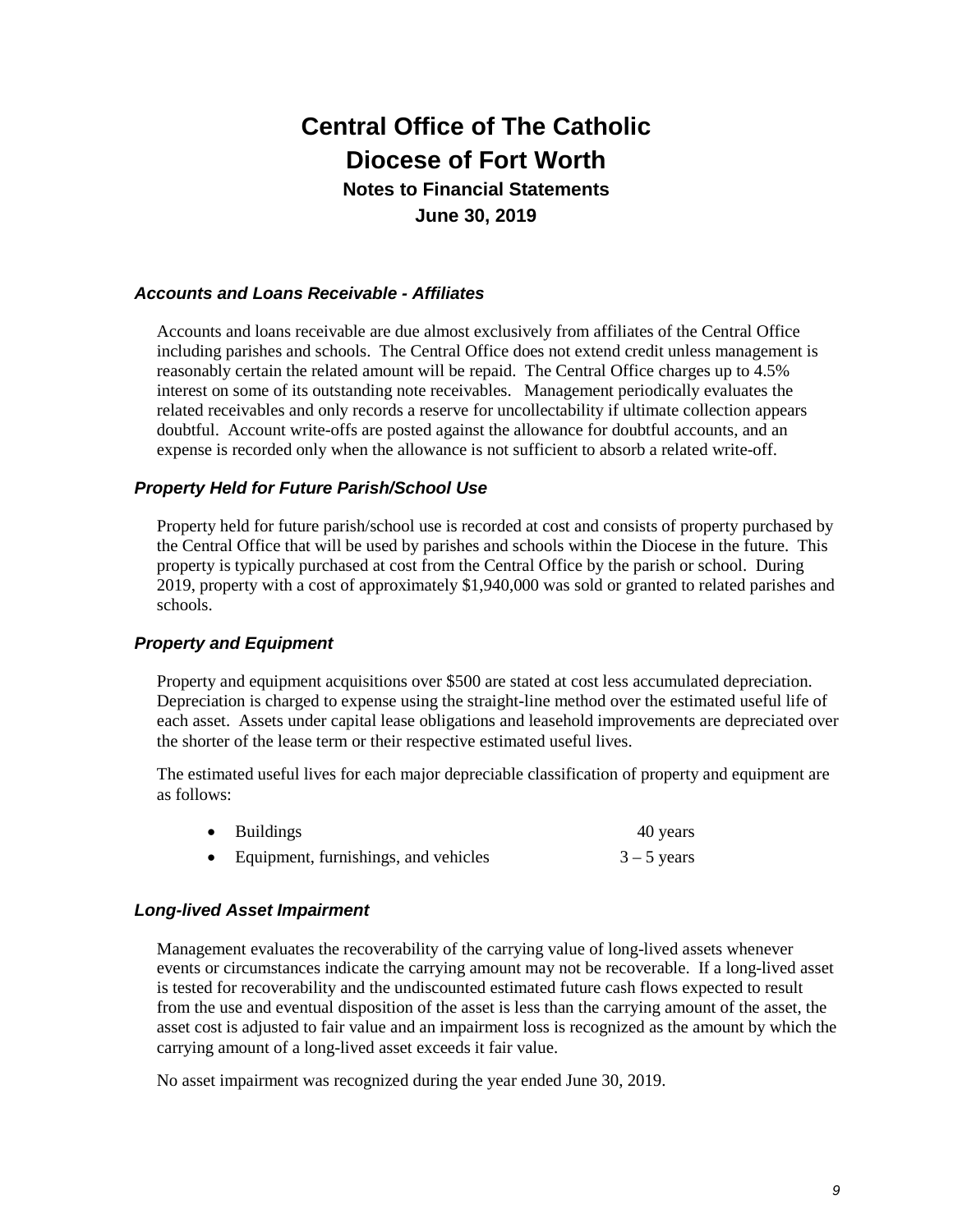#### *Claims Liability*

The Central Office manages insurance claims for the Diocese. Claims liability represents the estimated losses payable, including incurred but not reported claims, for property damage, general liability, workers' compensation, and disability insurance.

#### *Funds Held for Others*

Funds held for others consists of national and special collections that are passed through the Central Office and sent to various missions and programs.

#### *Deposits Payable - Affiliates*

Deposits payable represent amounts held as savings accounts for affiliates.

#### *Net Assets*

Net assets, revenues, gains and losses are classified based on the existence or absence of donor restrictions.

Net assets without donor restrictions are available for use in general operations and not subject to donor restrictions.

Net assets with donor restrictions are subject to donor restrictions. Some restrictions are temporary in nature, such as those that will be met by the passage of time or other events specified by the donor. Other restrictions are perpetual in nature, where the donor stipulates that resources be maintained in perpetuity.

#### *Contributions*

other assets

Contributions are provided to the Central Office either with or without restrictions placed on the gift by the donor. Revenues and net assets are separately reported to reflect the nature of those gifts – with or without donor restrictions.

The value recorded for each contribution is recognized as follows:

| <b>Nature of the Gift</b>                                                                                                                                      | <b>Value Recognized</b>                                                                                 |
|----------------------------------------------------------------------------------------------------------------------------------------------------------------|---------------------------------------------------------------------------------------------------------|
| Conditional gifts, with or without restriction<br>Gifts that depend on the Central Office<br>overcoming a donor-imposed barrier to<br>be entitled to the funds | Not recognized until the gift becomes<br>unconditional, <i>i.e.</i> the donor-imposed barrier<br>is met |
| Unconditional gifts, with or without restriction<br>Received at date of $g$ ift – cash and                                                                     | Fair value                                                                                              |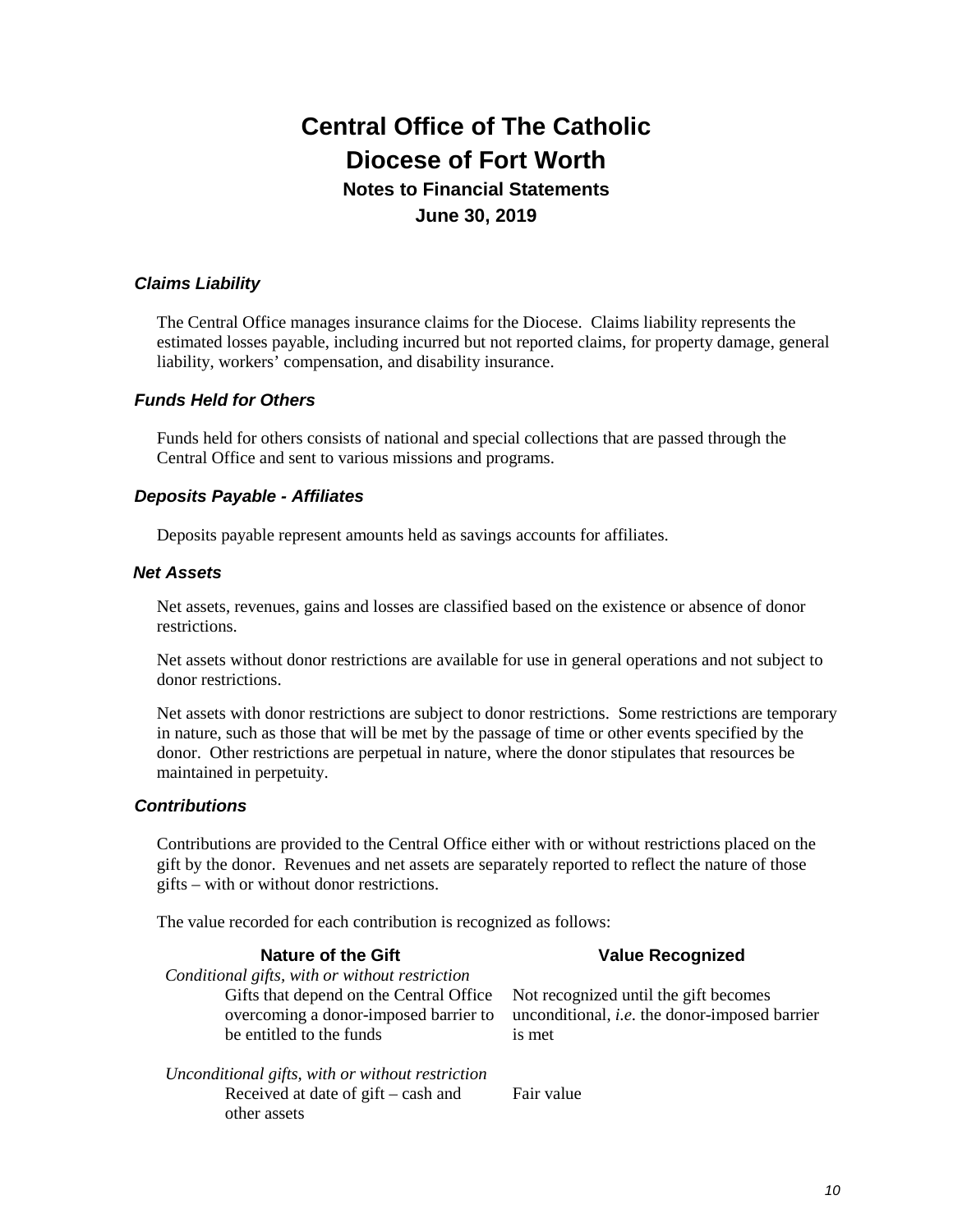### **Notes to Financial Statements June 30, 2019**

| <b>Nature of the Gift</b><br>Received at date of gift – property,<br>equipment and long-lived assets | <b>Value Recognized</b><br>Estimated fair value                                                                               |
|------------------------------------------------------------------------------------------------------|-------------------------------------------------------------------------------------------------------------------------------|
| Expected to be collected within one.<br>year                                                         | Net realizable value                                                                                                          |
| Collected in future years                                                                            | Initially reported at fair value determined<br>using the discounted present value of<br>estimated future cash flows technique |

In addition to the amount initially recognized, revenue for unconditional gifts to be collected in future years is also recognized each year as the present-value discount is amortized using the levelyield method.

When a donor stipulated time restriction ends or purpose restriction is accomplished, net assets with donor restrictions are reclassified to net assets without donor restrictions and reported in the statement of activities as net assets released from restrictions. Absent explicit donor stipulations for the period of time that long-lived assets must be held, expirations of restrictions for gifts of land, buildings, equipment and other long-lived assets are reported when those assets are placed in service.

Gifts and investment income, that are originally restricted by the donor and for which the restriction is met in the same time period the gift is received, are recorded as revenue with donor restrictions and then released from restriction.

#### *Contributed Services*

Contributions of services are recognized as revenue at their estimated fair value only when the services received create or enhance nonfinancial assets or require specialized skills possessed by the individuals providing the service and the service would typically need to be purchased if not donated. Contributions of services also include services received from personnel of an affiliate. No significant amounts have been reflected in the statement of activities for donated services because this criteria has not been met; however, a substantial number of volunteers have donated significant amounts of their time to the Central Office.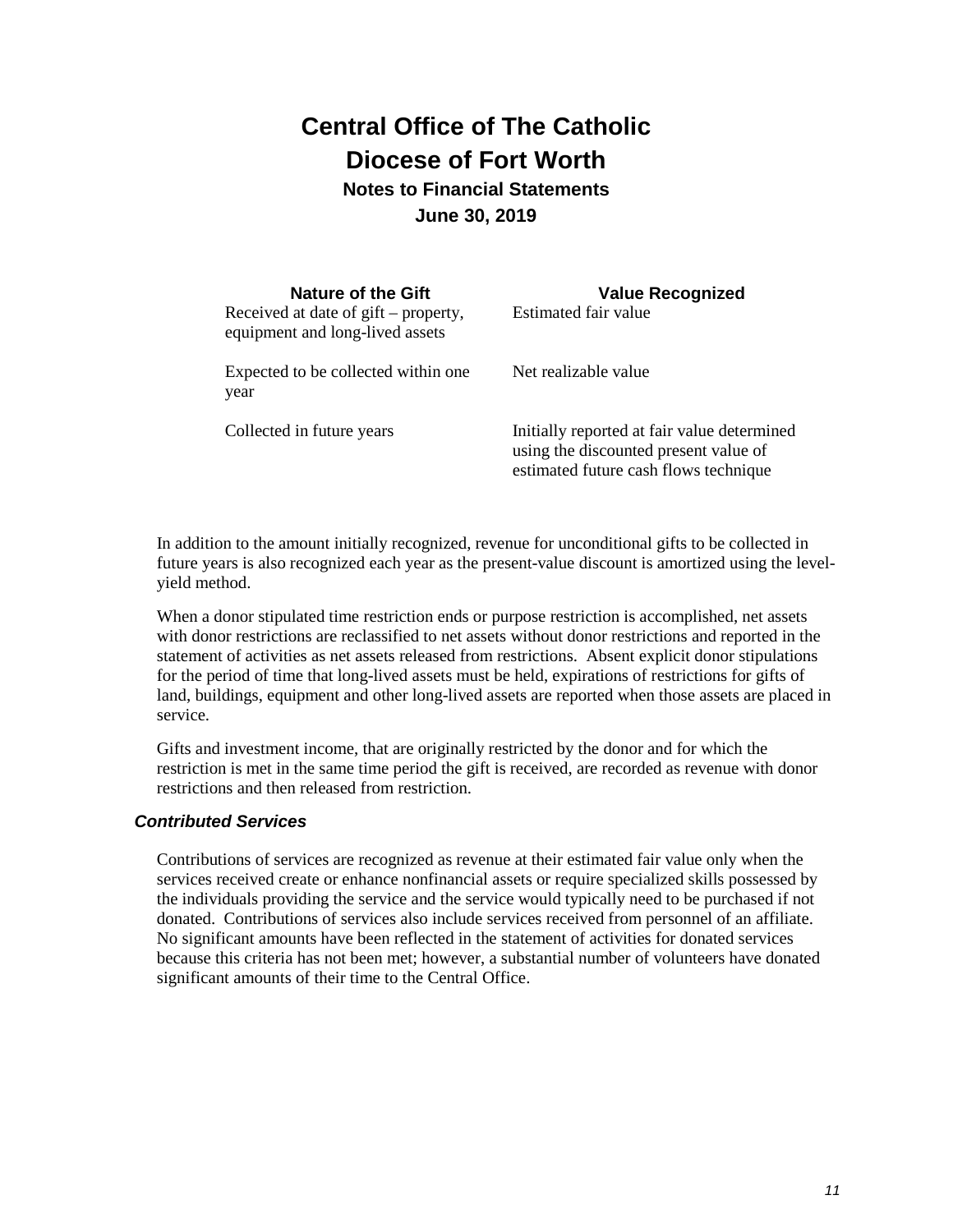#### *Income Taxes*

The Central Office is exempt from income taxes under Section 501 of the Internal Revenue Code and a similar provision of state law. However, the Central Office is subject to federal income tax on any unrelated business taxable income.

#### *Functional Allocation of Expenses*

The costs of supporting the various programs and other activities have been summarized on a functional basis in the statement of activities. The statement of functional expenses presents the natural classification detail of expenses by function. Certain costs have been allocated among program services and administrative and support services by specific identification of costs, approximate percentage of time expended or percentage of usage of building, as appropriate.

#### *Subsequent Events*

Management evaluated subsequent events through February 27, 2020, which is the date the financial statements were available to be issued.

#### **Note 2: Change in Accounting Principle**

In 2019, the Central Office adopted Accounting Standards Update 2016-14, *Not-for-Profit Entities (Topic 958): Presentation of Financial Statements of Not-for-Profit Entities*. A summary of the changes is as follows:

#### *Statement of Financial Position*

• The statement of financial position distinguishes between two new classes of net assets – those with donor-imposed restrictions and those without. This is a change from the previously required three classes of net assets – unrestricted, temporarily restricted, and permanently restricted.

#### *Statement of Activities*

• Investment income is shown net of external investment expenses. Disclosure of the expenses netted against investment income is no longer required.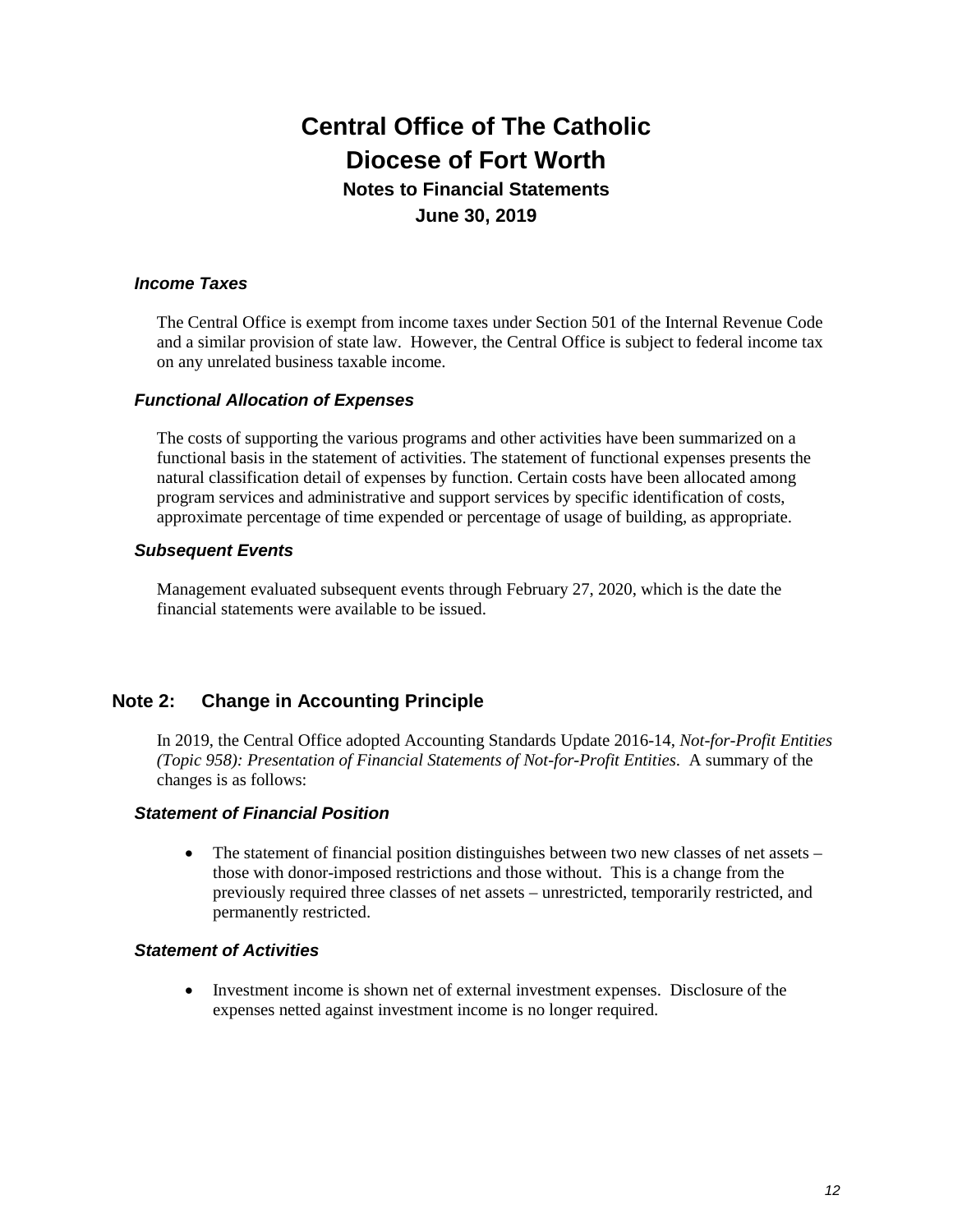## **June 30, 2019**

#### *Statement of Functional Expenses*

- Expenses are reported by both nature and function in one location.
- Only activities that represent direct conduct or direct supervision of programs are to be classified as program expenses. Other indirect and administrative activities are to be allocated to management and general expenses.

#### *Notes to the Financial Statements*

• Enhanced quantitative and qualitative disclosures provide additional information useful in assessing liquidity and cash flows available to meet operating expenses for one year from the date of the statement of financial position.

This change has no impact on previously reported total change in net assets.

### **Note 3: Fair Value of Assets and Liabilities**

Fair value is the price that would be received to sell an asset or paid to transfer a liability in an orderly transaction between market participants at the measurement date. Fair value measurements must maximize the use of observable inputs and minimize the use of unobservable inputs. The hierarchy comprises three levels of inputs that may be used to measure fair value:

- Level 1 Quoted prices in active markets for identical assets or liabilities
- Level 2 Observable inputs other than Level 1 prices, such as quoted prices for similar assets or liabilities, quoted prices in markets that are not active, or other inputs that are observable or can be corroborated by observable market data for substantially the full term of the assets or liabilities
- Level 3 Unobservable inputs supported by little or no market activity and that are significant to the fair value of the assets or liabilities

#### *Recurring Measurements*

The following table presents the fair value measurements of assets and liabilities recognized in the accompanying statement of financial position measured at fair value on a recurring basis and the level within the fair value hierarchy in which the fair value measurements fall at June 30, 2019: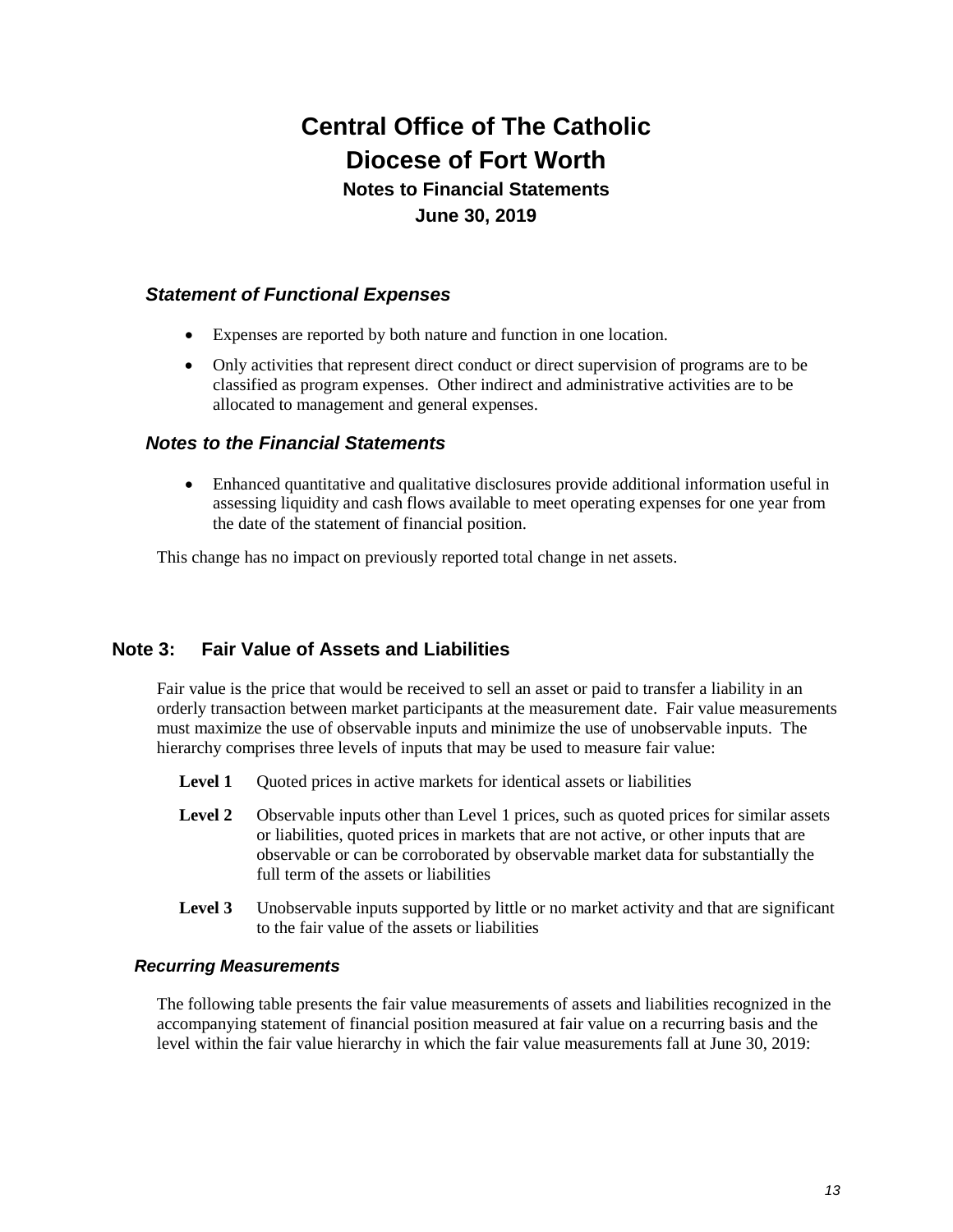**Notes to Financial Statements**

#### **June 30, 2019**

|                           |                 | <b>Fair Value Measurements Using</b> |                    |    |                    |           |                    |
|---------------------------|-----------------|--------------------------------------|--------------------|----|--------------------|-----------|--------------------|
|                           |                 |                                      | Quoted             |    |                    |           |                    |
|                           |                 |                                      | <b>Prices in</b>   |    |                    |           |                    |
|                           |                 |                                      | <b>Active</b>      |    | <b>Significant</b> |           |                    |
|                           |                 |                                      | <b>Markets for</b> |    | <b>Other</b>       |           | <b>Significant</b> |
|                           | Total           |                                      | <b>Identical</b>   |    | <b>Observable</b>  |           | Unobservable       |
|                           | Fair            |                                      | <b>Assets</b>      |    | <b>Inputs</b>      |           | <b>Inputs</b>      |
|                           | Value           | (Level 1)                            |                    |    | (Level 2)          | (Level 3) |                    |
| Investments               |                 |                                      |                    |    |                    |           |                    |
| Cash                      | \$<br>122,213   | \$                                   | 122,213            | \$ |                    | \$        |                    |
| Corporate bonds           | 188,885         |                                      | 188,885            |    |                    |           |                    |
| Equity income             | 18,261          |                                      | 18,261             |    |                    |           |                    |
| Fixed mutual funds        | 450,504         |                                      | 450,504            |    |                    |           |                    |
| Equities                  | 1,919,854       |                                      | 1,919,854          |    |                    |           |                    |
| U.S. Treasury securities  | 358,971         |                                      | 358,971            |    |                    |           |                    |
| Catholic Umbrella Pool II | 431,102         |                                      |                    |    | 431,102            |           |                    |
| Total investments         | \$<br>3,489,790 | S                                    | 3,058,688          | \$ | 431,102            | \$        |                    |

#### *Investments*

Where quoted market prices are available in an active market, securities are classified within Level 1 of the valuation hierarchy. If quoted market prices are not available, then fair values are estimated by using quoted prices of securities with similar characteristics or independent asset pricing services and pricing models, the inputs of which are market-based or independently sourced market parameters, including, but not limited to, yield curves, interest rates, volatilities, prepayments, defaults, cumulative loss projections and cash flows. Such securities are classified in Level 2 of the valuation hierarchy. In certain cases where Level 1 or Level 2 inputs are not available, securities are classified within Level 3 of the hierarchy. The Diocese did not have any Level 3 securities at June 30, 2019.

#### **Catholic Umbrella Pool II**

The Central Office invests in the Catholic Umbrella Pool II (CUP II), which is an excess liability pool designed to reduce susceptibility to the volatility of the insurance market. The CUP II has limitations on redemption of the participant's equity account. For a 10-year period, a payment equal to 75% of the annual return of contribution shall be paid. Within 12 months following the expiration of the 10-year period, a payment shall be made equal to the remaining equity account.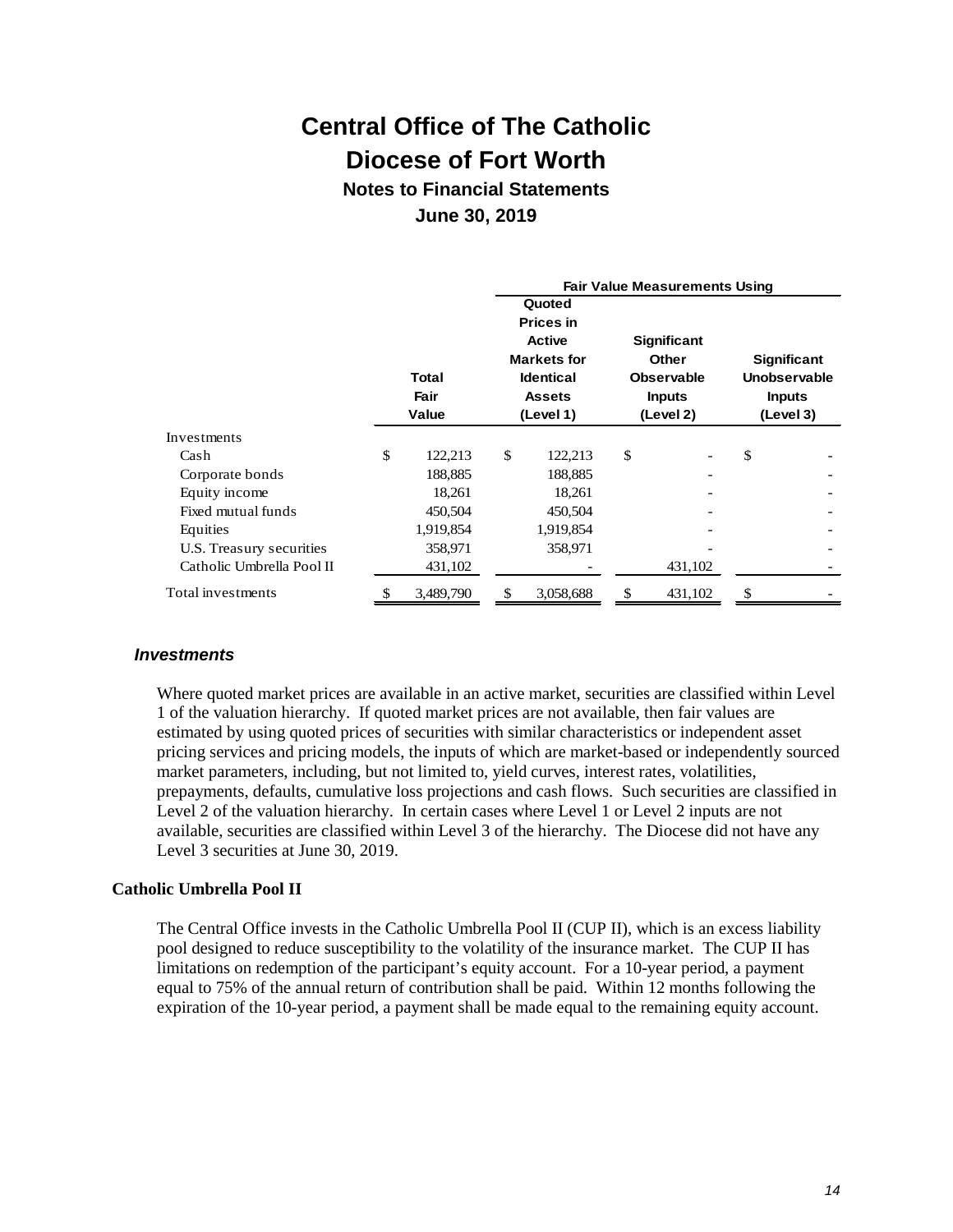#### **June 30, 2019**

#### **Note 4: Property and Equipment**

The composition of property and equipment at June 30, 2019, consists of:

| Land                                | \$<br>4,823,609 |
|-------------------------------------|-----------------|
| <b>Buildings</b>                    | 5,825,911       |
| Equipment, furnishings and vehicles | 2,614,530       |
|                                     |                 |
|                                     | 13,264,050      |
| Less accumulated depreciation       | (5,944,519)     |
|                                     |                 |
|                                     | 7,319,531       |

#### **Note 5: Diocesan Assessments**

The Central Office charges parishes of the Diocese an assessment on weekly offertory collections as a means to provide funds for the recurring operations of the Central Office. This assessment is calculated on a sliding scale ranging from 1.27% to 16.00% of the gross collections. There are also exemptions and reductions based on the circumstances of the specific parish. In addition, the Central Office assessed approximately \$220,000 in 2019 to parishes that have students enrolled at Nolan Catholic High School. These amounts were transferred to the school to help support operations.

#### **Note 6: Accounts Receivable – Affiliates**

Accounts receivable-affiliates relates to amounts that the Central Office paid on behalf of the related entities, or has billed them for various services provided on their behalf. The amounts are due primarily from parishes and schools within the Diocese. Accounts receivable amounts are expected to be received within the following fiscal year. An allowance for doubtful accounts of \$11,788 is recorded at June 30, 2019. The allowance is established based on past experience and an analysis of the collectability of current receivables.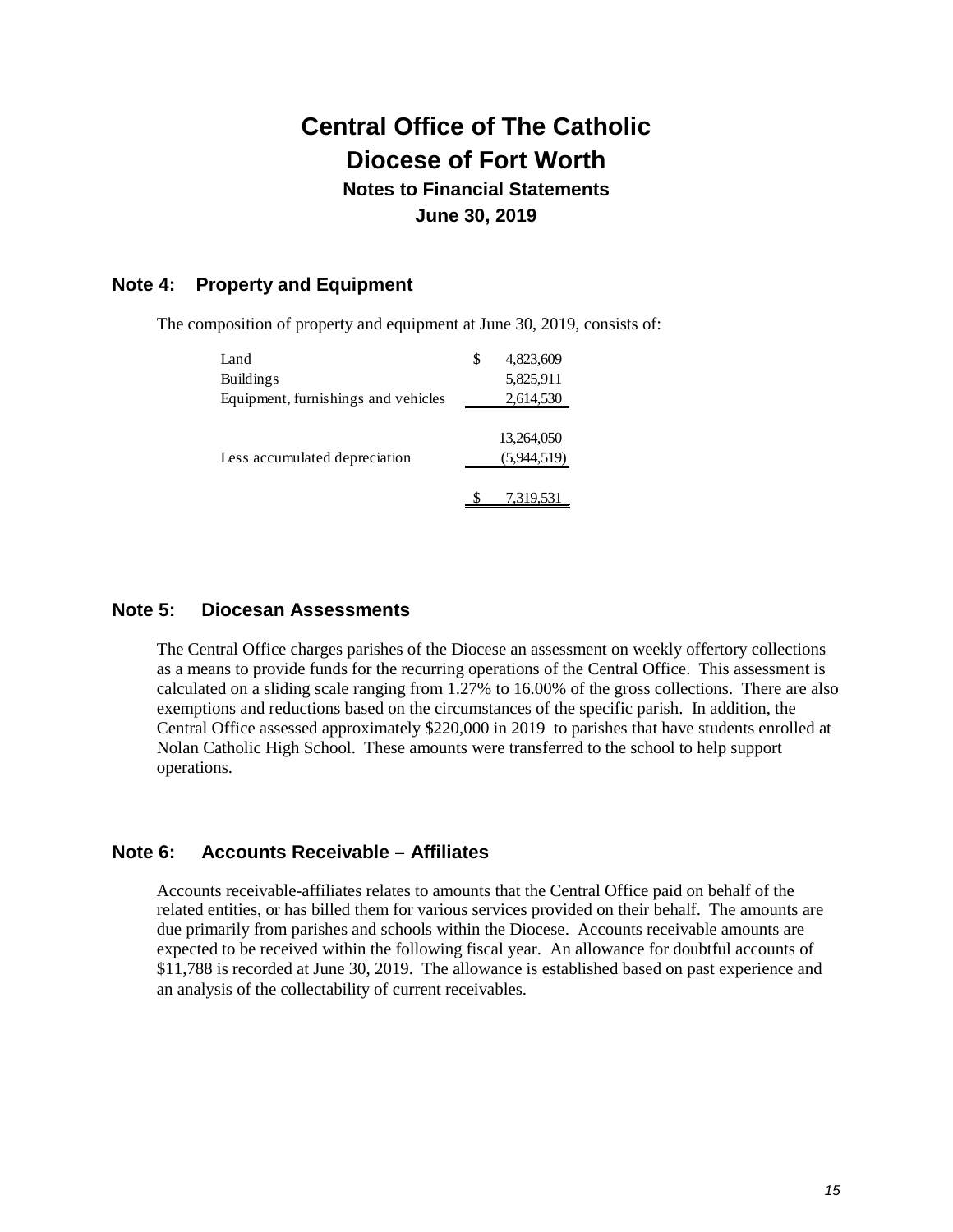#### **Note 7: Related Parties**

The Central Office works closely with the Catholic Diocese of Fort Worth Advancement Foundation (Advancement). The Foundation is a separate non-profit organization organized to support the activities of the Diocese of Fort Worth. Substantially, all of the Foundation's activities are conducted for the benefit of the Diocese and related entities and ministries including fund raising and collection of contributions. Advancement utilizes the services of some personnel employed by the Central Office. During 2019, Advancement reimbursed the Central Office \$251,209 for these costs. In addition, Advancement reimbursed the Central Office \$77,863 for other costs such as postage, copying, and other supplies for the year ended June 30, 2019.

#### **Note 8: Loans Receivable - Affiliates**

The Central Office provides loans to parishes, schools, and other entities within the Diocese for capital projects and various operating purposes. These loans have an interest rate of 4.5% at June 30, 2019, and are due primarily in monthly installments. Interest income is recognized monthly based on the outstanding loan balance. Certain loans relating to real estate acquisitions by new parishes are allowed a five-year exemption from interest and principal after dedication of the first building on the property.

During 2016, the Central Office entered into a loan agreement (*Note 10*) with a financial institution to finance development projects, primarily related to St. Martin de Porres. While the note is in the name of the Diocese, St. Martin de Porres is expected to repay the Central Office for this loan. An allowance for doubtful accounts of \$2,850,000 relating to the St. Martin de Porres loan was recorded at June 30, 2019.

The composition of loans receivable, net, at June 30, 2019, follows:

| Loans to parishes<br>Loans to schools |    | \$45,398,175<br>8,442,319 |
|---------------------------------------|----|---------------------------|
|                                       | S. | 53,840,494                |

Payments on the notes are expected to be collected as follows:

| One year or less   | \$. | 6,013,752  |
|--------------------|-----|------------|
| More than one year |     | 47,826,742 |
|                    |     | 53,840,494 |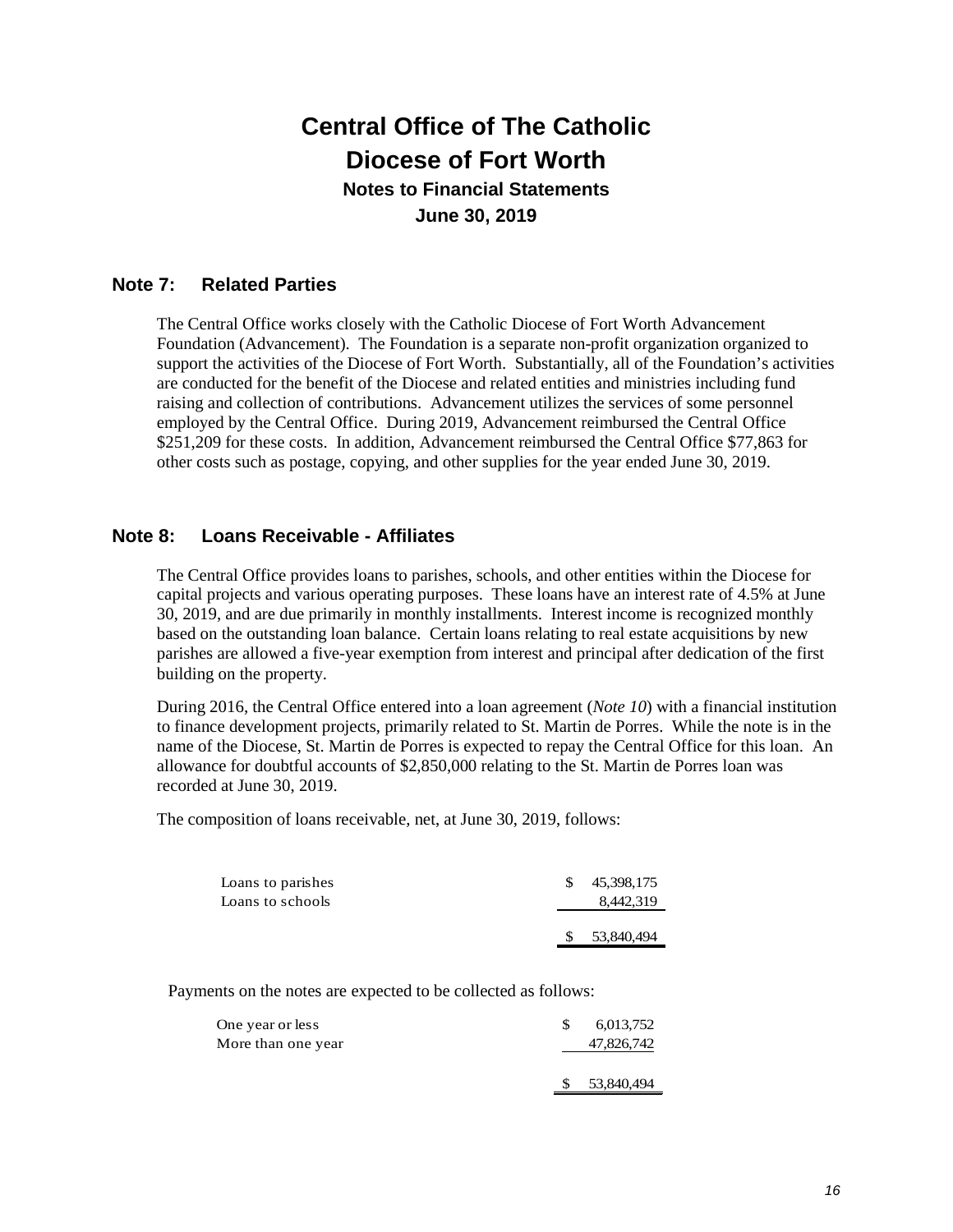#### **June 30, 2019**

#### **Note 9: Deposits Payable - Affiliates**

The Central Office receives deposits from parishes, schools, and other entities within the Diocese. The amounts on deposit accrue interest at a rate of 1.5% at June 30, 2019, and are due on demand. The composition of deposits payable at June 30, 2019, consists of:

| Deposits payable to parishes<br>Deposits payable to schools | 42,043,429<br>15,908,514 |
|-------------------------------------------------------------|--------------------------|
|                                                             | 57,951,943               |

Interest expense relating to deposits payable is \$806,802 for the year ended June 30, 2019, and is included as a component of deposit and loan and other funds expense in the accompanying statement of activities.

#### **Note 10: Long-Term Debt**

In June 2016, the Central Office entered into a new unsecured term loan agreement with a municipal entity that immediately assigned the note to a financial institution. The original loan amount is \$25,620,000 with the proceeds to be used for future development projects. Terms of the loan require interest-only payments until December 2017 with a fixed interest rate of 2.73%. Beginning March 1, 2018, payments of principal and interest are due quarterly through the maturity date of December 30, 2027. Principal payments range from \$194,370 to \$254,348 per quarter. The loan has certain limitations to prepayments after December 31, 2017 that impose a penalty. The agreement also requires additional payments if certain taxable events cause the interest to become taxable to the financial institution. The outstanding balance is \$24,434,310 at June 30, 2019. The interest rate as of June 30, 2019 was 3.32%.

The Central Office entered into another unsecured loan agreement in June 2016 with a maximum draw amount of \$2,879,110. The proceeds of this loan are also to be used for future development projects. Terms of the loan require interest-only payments until December 2017 with a floating rate equal to the published 3-month London Interbank Offered Rate (LIBOR) plus 2.06%, (4.46% at June 30, 2019). Beginning March 1, 2018, equal payments of principal and accrued interest are due quarterly through the maturity date of December 30, 2027. The outstanding balance was \$2,086,954 as of June 30, 2019.

Interest paid on both loans during 2019 was \$966,343.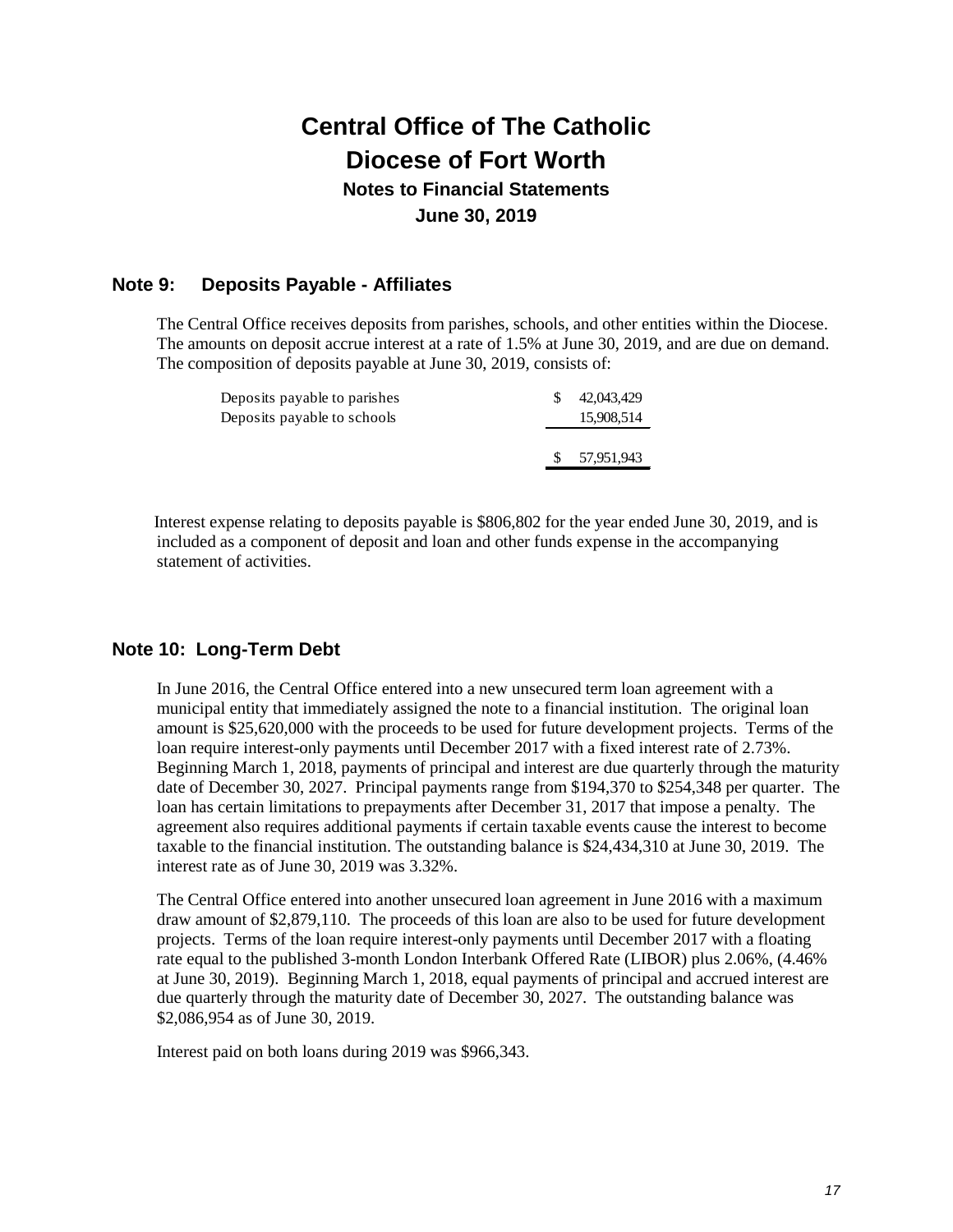Aggregate annual maturities of long-term debt at June 30, 2019 are as follows:

| 2020       | \$<br>1,073,443 |
|------------|-----------------|
| 2021       | 1,108,199       |
| 2022       | 1,143,828       |
| 2023       | 1,180,664       |
| 2024       | 914.283         |
| Thereafter | 21,100,847      |
|            |                 |
|            | 26,521,264      |

#### **Note 11: Net Assets**

#### *Net Assets With Donor Restrictions*

Net assets, with donor restrictions at June 30, 2019, are restricted for the following purposes or periods:

| Subject to expenditure for specified purpose |   |           |
|----------------------------------------------|---|-----------|
| Pastoral                                     | S | 1,813,502 |
| Education and formation                      |   | 240,627   |
|                                              |   |           |
|                                              |   | 2,054,129 |
|                                              |   |           |

#### *Net Assets Released from Restrictions*

Net assets were released from donor restrictions by incurring expenses satisfying the restricted purposes or by occurrence of other events specified by donors.

| S. | 887,040   |
|----|-----------|
|    | 1,324,693 |
|    |           |
|    | 2,211,733 |
|    |           |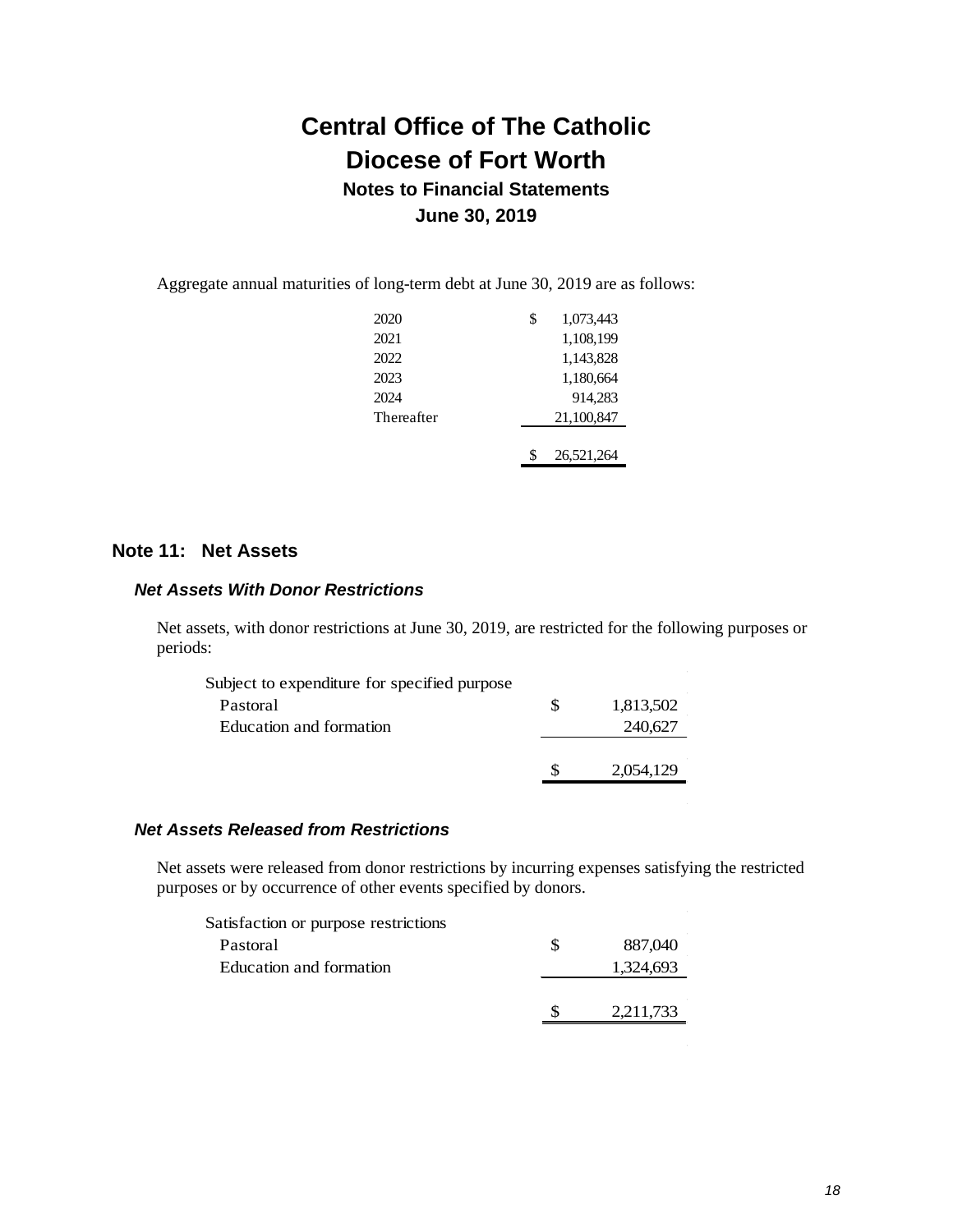# **June 30, 2019**

### **Note 12: Liquidity and Availability**

Financial assets available for general expenditure, that is, without donor or other restrictions limiting their use, within one year of June 30, 2019, comprise the following:

| Financial assets at year end                                  |                  |
|---------------------------------------------------------------|------------------|
| Cash                                                          | \$<br>25,418,642 |
| Accounts receivable - affiliates, net                         | 2,943,900        |
| Accrued interest receivable                                   | 1,397,480        |
| Loans receivable - affiliates, net                            | 53,840,494       |
| Investments                                                   | 3,489,790        |
| Total financial assets at year end.                           | 87,090,306       |
| Less amounts not available to be used with one year           |                  |
| Loan receivables not expected to be collected within one year | (47,826,742)     |
| Funds held for others                                         | (1,419,631)      |
| Deposits payable - affiliates                                 | (57, 504, 187)   |
| Donor restricted funds                                        | (1,708,978)      |
| Financial assets not available to be used within              | (108, 459, 538)  |
| one year                                                      |                  |
| Financial assets available to meet cash needs                 |                  |
| for general expenditures within one year                      | (21,369,232)     |

The Central Office receives significant contributions restricted by donors, and considers contributions restricted for programs which are ongoing, major and central to its annual operations to be available to meet cash needs for general expenditures. For the year ended June 30, 2019, restricted contributions of \$345,151 were included in financial assets available to meet cash needs for general expenditures within one year.

The Diocese of Fort Worth monitors the availability of resources required to meet its operating needs and other contractual commitments, while also striving to maximize the investment of its available funds. For purposes of analyzing resources available to meet general expenditures over a twelve-month period, the Central Office considers all expenditures related to its ongoing activities including religious education and formation, pastoral services, and communications as well as the conduct of services undertaken to support those activities to be general expenditures.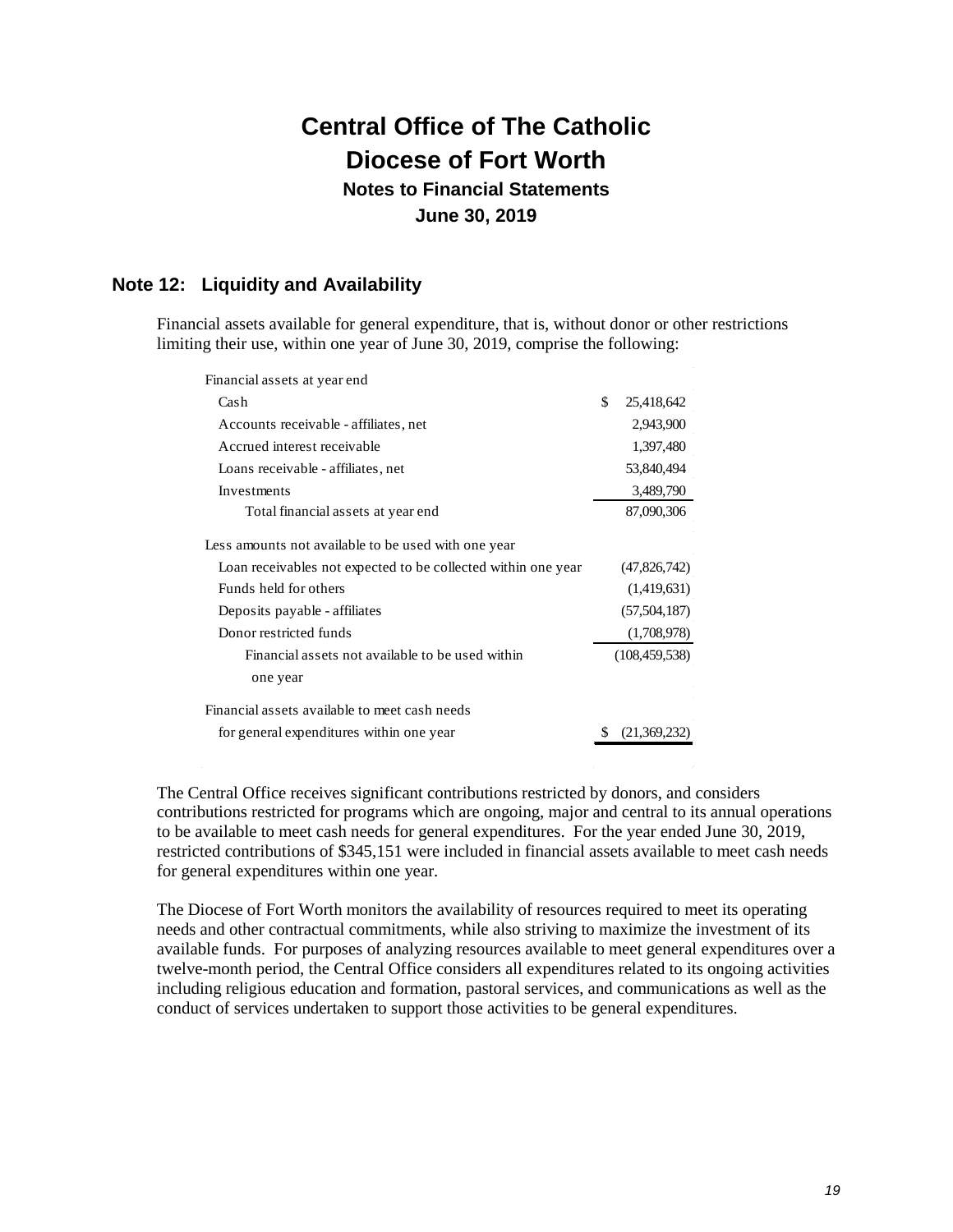The Central Office holds deposits on behalf of parishes and schools within the Fort Worth Diocese, and in turn loans out these funds within the Diocese. The deposits are due on demand, although the notes receivable are due over a period of time. While the deposits are due on demand, in looking back over the past five years, the parishes and schools have a history of making deposits that are similar to the withdrawals made in a given year. During this time period, the largest excess of withdrawals over deposits was approximately \$6.5 million, representing only approximately 10% of the amount that could be withdrawn. The Central Office consistently has cash on hand to cover these situations. Over the next twelve months, management does not expect withdrawals to be significantly greater than expected deposits.

The Central Office is anticipating the sale of a property that should result in approximately \$4 million of proceeds.

The Central Office also has the ability to open a line of credit with its current commercial bank for operational expenses, should the need arise.

In addition to financial assets available to meet general expenditures over the next twelve months, the Central Office operates with a balanced budget and anticipates collecting sufficient revenue to cover general expenditures.

#### **Note 13: Commitments and Contingencies**

The Central Office manages the claims against the Diocese. At June 30, 2019, the Diocese is subject to various claims covering a wide range of matters that arise in the ordinary course of its activities. Claims and litigation are covered by commercial insurance. The deductible on insurance claims is \$100,000 per occurrence. Management believes that any liability that may ultimately result from the resolution of claims will not have a material adverse effect on the financial condition or results of operations of the Central Office.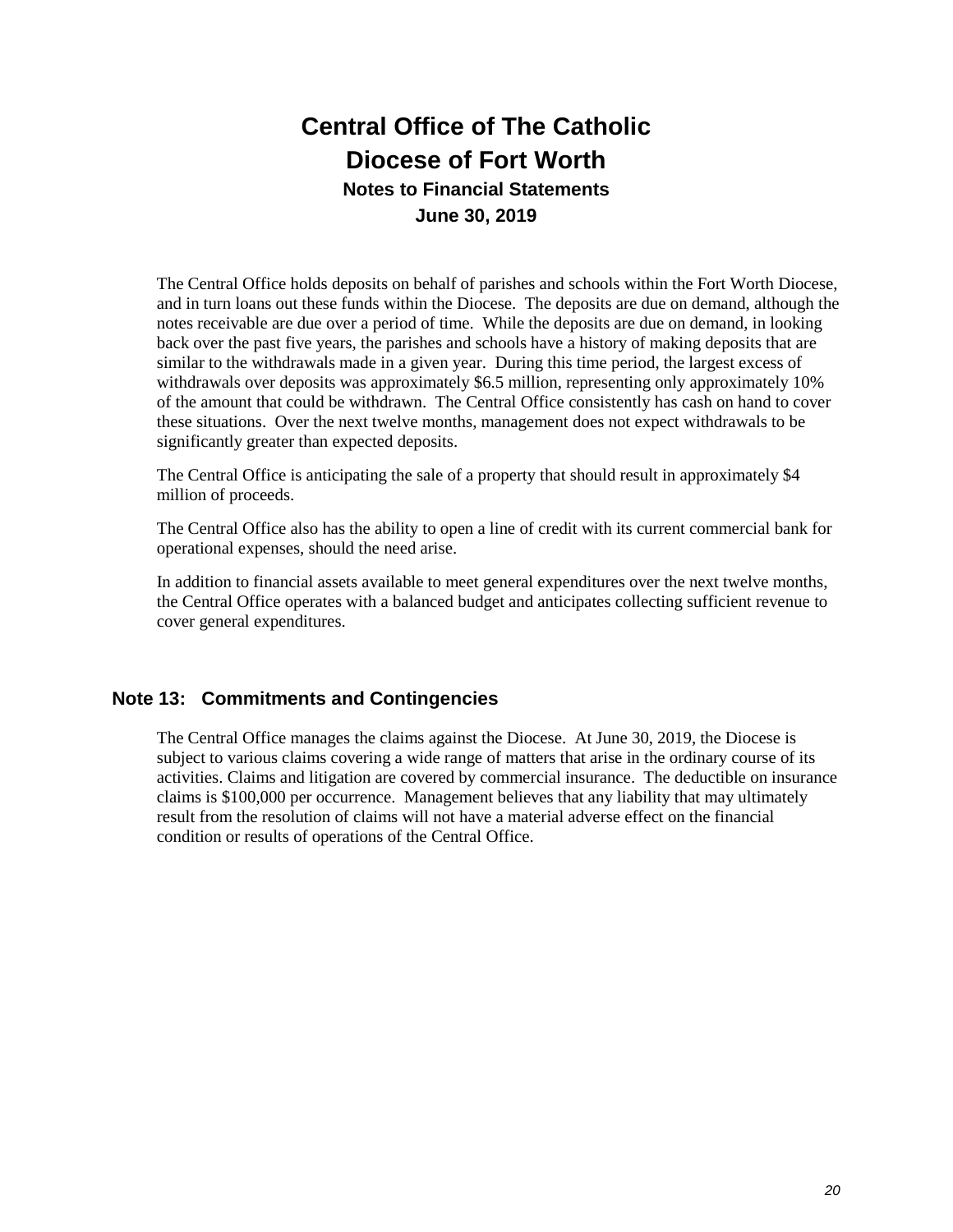#### **Note 14: Pension and Other Postretirement Benefit Plans**

The Diocese has a noncontributory defined benefit pension plan covering all eligible employees of the Central Office as well as those of parishes, schools, and other affiliated entities. Assets of the plans are held in trust funds managed by independent third parties. The Diocese's funding policy is to make the minimum annual contribution that is required by applicable regulations, plus such amounts as the Diocese may determine to be appropriate from time to time.

The defined benefit plans of the Diocese cover eligible employees as follows:

- A noncontributory retirement plan that provides retirement benefits to eligible priests (the "Priests' Plan"). A priest becomes eligible to participate in the Priests' Plan in the months following his incardination. If a priest has served a minimum of seven years with the Diocese, he will be vested for retirement benefits. A priest's service is measured by his aggregate periods of service prior to his retirement date or earlier termination from the Priests' Plan.
- A noncontributory retirement plan that provides retirement benefits for eligible employees (the "Employee Plan"). The Employee Plan covers all employees scheduled to work at least 1,000 hours in a calendar year and have five years of credited service for vesting status. Benefit payments are based upon a defined benefit formula determined by plan document provisions.

The Diocese charges the Central Office and other participating entities for pension costs based on a percentage of each entities' payroll. This rate is determined periodically by the Diocese based upon plan assets, liabilities, and other factors considered relevant by the Diocese. The ultimate obligation to fund these plans is the responsibility of the Diocese. The Central Office is responsible only to the extent of the assessment charged to it unless determined otherwise by the Diocesan Finance Council and the Bishop in the future.

#### **Annual Pension Cost**

For the year ended June 30, 2019, the annual pension cost and actual contributions for the Central Office are \$450,375.

The annual required contributions were actuarially determined as a percent of the covered payroll of the participating employees. The Central Office is not responsible for the unfunded liability unless determined otherwise by the Diocesan Finance Council and the Bishop in the future.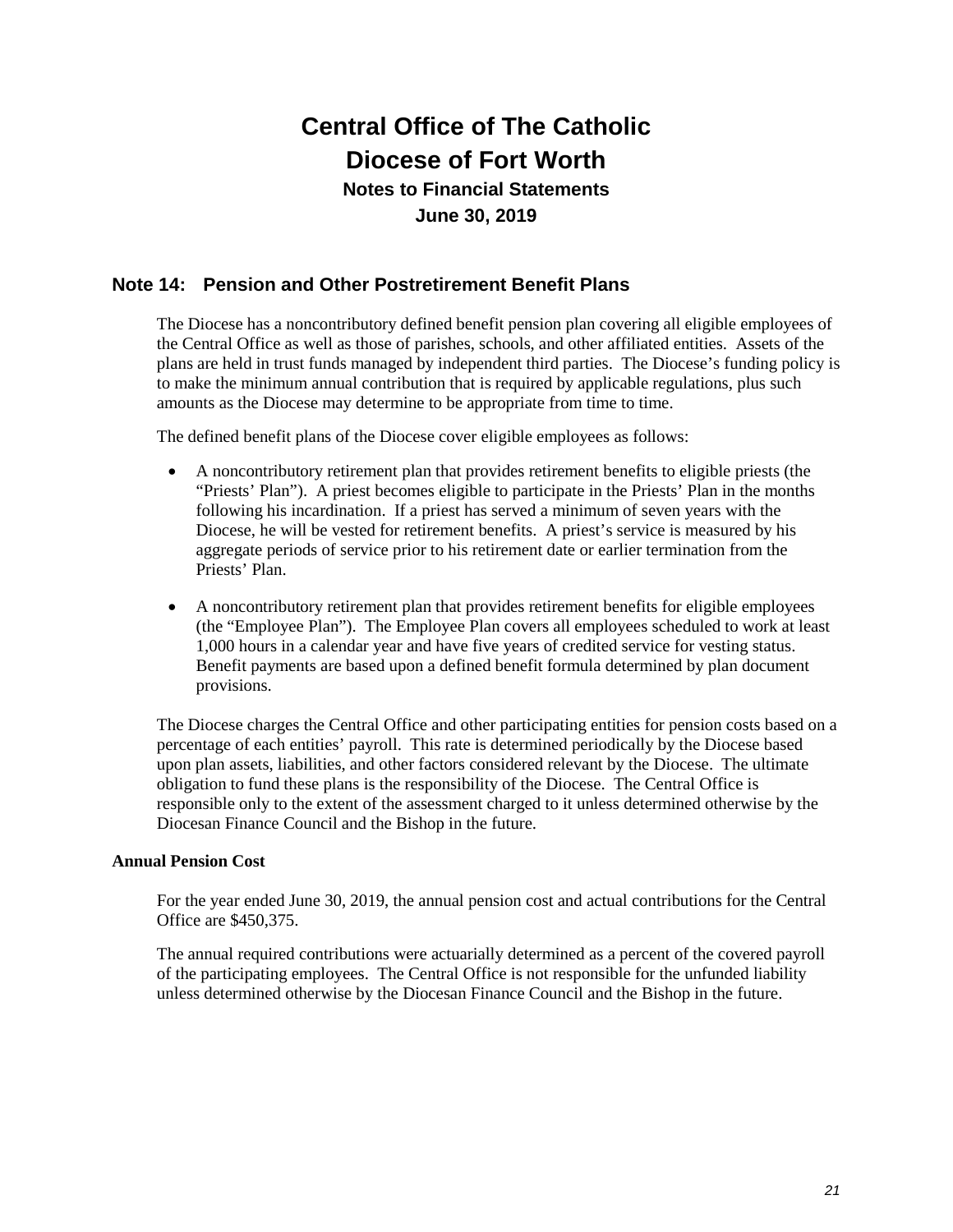### **Notes to Financial Statements June 30, 2019**

#### **Employee Plan**

The actuarial valuation information for the Employee Plan follows:

| Actuarial valuation date   | June 30, 2019         |  |
|----------------------------|-----------------------|--|
| Actuarial cost method      | projected unit credit |  |
| Asset valuation method     | market value          |  |
| Assumptions:               |                       |  |
| Investment return          | 7.25%                 |  |
| Projected salary increases | 2.50%                 |  |
| Inflation                  | 8.00%                 |  |

The annual pension cost trend information for the Employee Plan follows:

| Annual Pension Cost (APC)     | 2.912.002 |
|-------------------------------|-----------|
| Percentage of APC Contributed | 100\%     |
| Net Pension Obligation        |           |

#### The funding information for the Employee Plan follows:

| Actuarial valuation date                    |    | June 30, 2019 |  |
|---------------------------------------------|----|---------------|--|
| Actuarial value of assets                   | \$ | 39,902,693    |  |
| Actuarial accrued liability (AAL)           | S  | 52,724,459    |  |
| Unfunded actuarial accrued liability (UAAL) | \$ | 12,821,766    |  |
| Funded ratio                                |    | 75.68%        |  |
| Annual covered payroll                      | \$ | 29,310,680    |  |
| UAAL as percentage of covered payroll       |    | 43.74%        |  |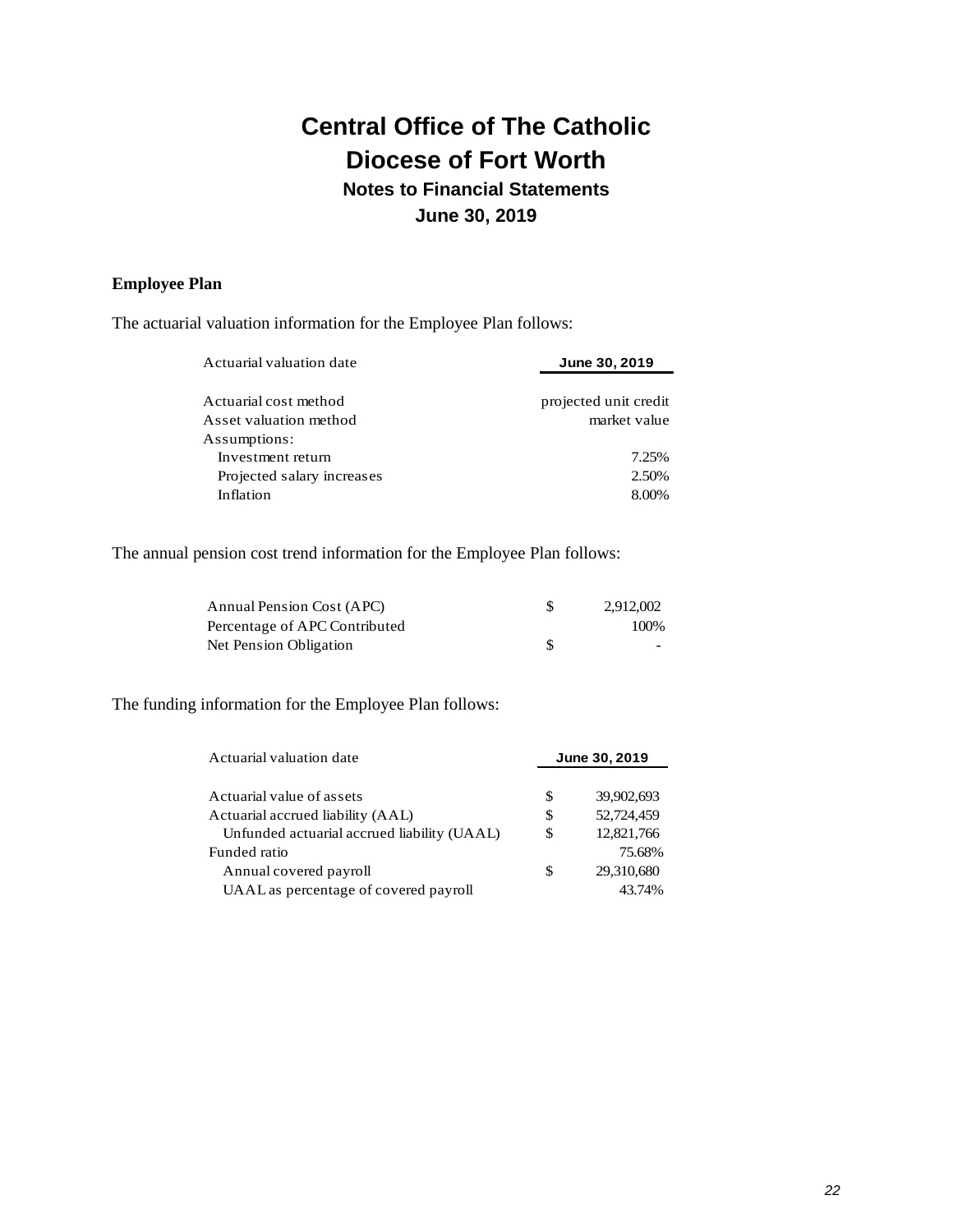### **Notes to Financial Statements June 30, 2019**

#### **Priests' Plan**

The actuarial valuation information for the Priests' Plan follows:

| Actuarial valuation date | June 30, 2019         |
|--------------------------|-----------------------|
|                          |                       |
| Actuarial cost method    | projected unit credit |
| Asset valuation method   | market value          |
| Assumptions:             |                       |
| Investment return        | 7.25%                 |
| Cost of living           | 1.50%                 |
| Inflation                | none assumed          |
|                          |                       |

The annual pension cost trend information for the Priests' Plan follows:

| Annual Pension Cost (APC)     | 208,050 |
|-------------------------------|---------|
| Percentage of APC Contributed | 100%    |

The funding information for the Priests' Plan follows:

| Actuarial valuation date                    | June 30, 2019 |           |
|---------------------------------------------|---------------|-----------|
| Actuarial value of assets                   | \$.           | 7.393.867 |
| Actuarial accrued liability (AAL)           | S             | 6.808.369 |
| Unfunded actuarial accrued liability (UAAL) | S             | (585.498) |
| Funded ratio                                |               | 108.60%   |

#### **Note 15: Insurance Plans**

The Central Office maintains a workers' compensation plan for the employees of Diocesan parishes, schools, and other affiliated entities (the "participants") and a multi-peril insurance plan. Both plans are partially self-insured through a high deductible.

The parishes and schools calculate the monthly premium for the workers' compensation plan and remit the premiums to the Central Office. These calculations are made under parameters set by the Central Office and are reviewed periodically by the Central Office. The Central Office acts as billing agent for the multi-peril insurance plan.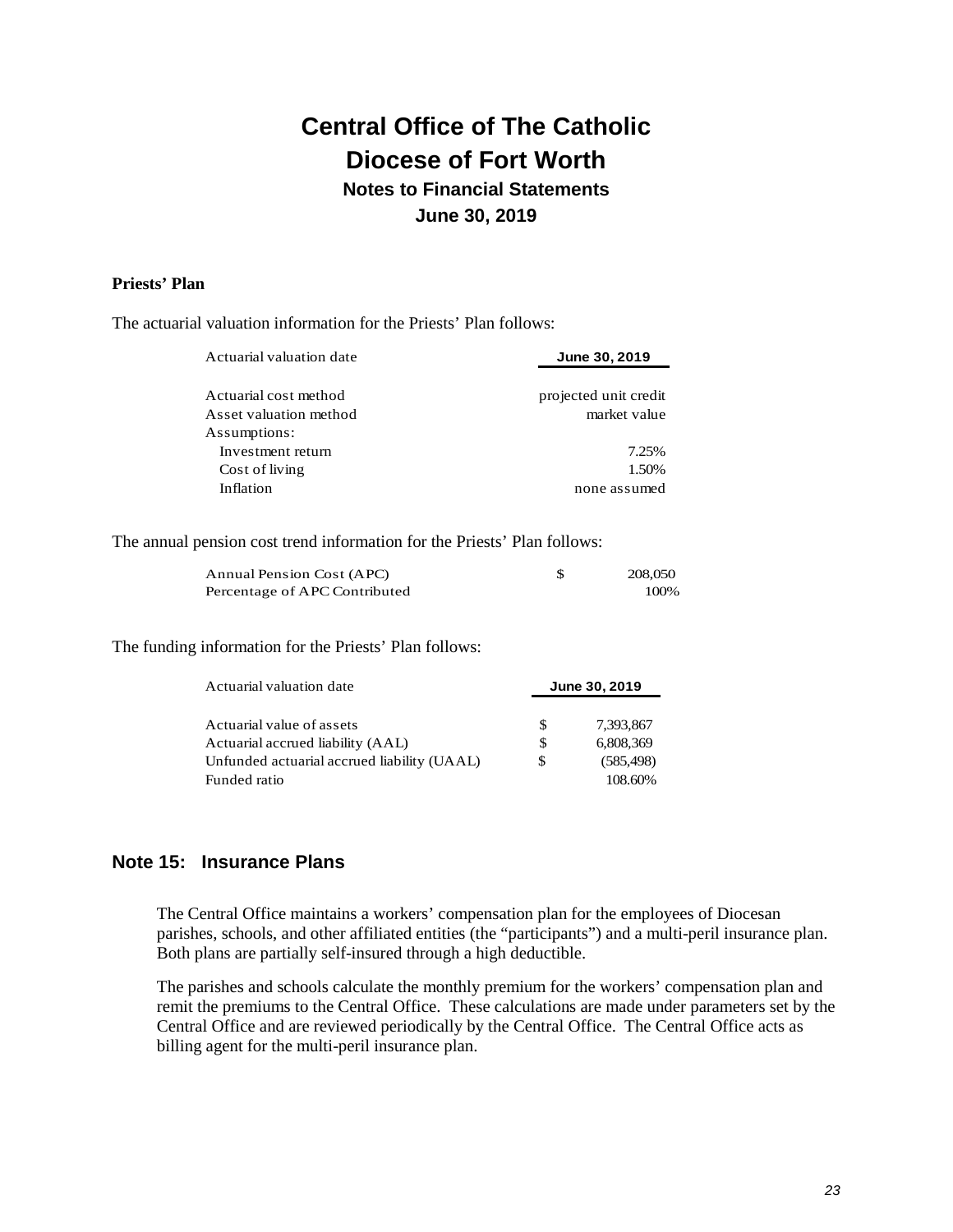The Central Office has a fully-insured plan for the health insurance needs of the participants. The health insurance plan is administered by a third party, and the Central Office does not participate in billing the premiums to the parishes and schools.

Included in expenses are actual costs and claims paid plus management's estimates of any additional ultimate loss which may change materially in the near term.

#### **Note 16: Future Change in Accounting Principle**

#### *Revenue Recognition*

The Financial Accounting Standards Board amended its standards related to revenue recognition. This amendment replaces all existing revenue recognition guidance and provides a single, comprehensive revenue recognition model for all contracts with customers. The guidance provides a five-step analysis of transactions to determine when and how revenue is recognized. Other major provisions include capitalization of certain contract costs, consideration of the time value of money in the transaction price and allowing estimates of variable consideration to be recognized before contingencies are resolved in certain circumstances. The amendment also requires additional disclosure about the nature, amount, timing and uncertainty of revenue and cash flows arising from customer contracts, including significant judgments and changes in those judgments and assets recognized from costs incurred to fulfill a contract. The standard allows either full or modified retrospective adoption effective for nonpublic entities for annual periods beginning after December 15, 2018 (December 15, 2017, for not-for-profits that are conduit debt obligors), and any interim periods within annual reporting periods that begin after December 15, 2019 (December 15, 2018, for not-for-profits that are conduit debt obligors). The Central Office is in the process of evaluating the effect the amendment will have on the financial statements.

#### *Grants and Contributions*

On June 21, 2018, the Financial Accounting Standards Board issued Accounting Standards Update (ASU) 2018-08. This standard clarifies existing guidance on determining whether a transaction with a resource provider, e.g., the receipt of funds under a government grant or contract, is a contribution or an exchange transaction. The guidance requires all organizations to evaluate whether the resource provider is receiving commensurate value in a transfer of assets transaction, and whether contributions are conditional or unconditional.